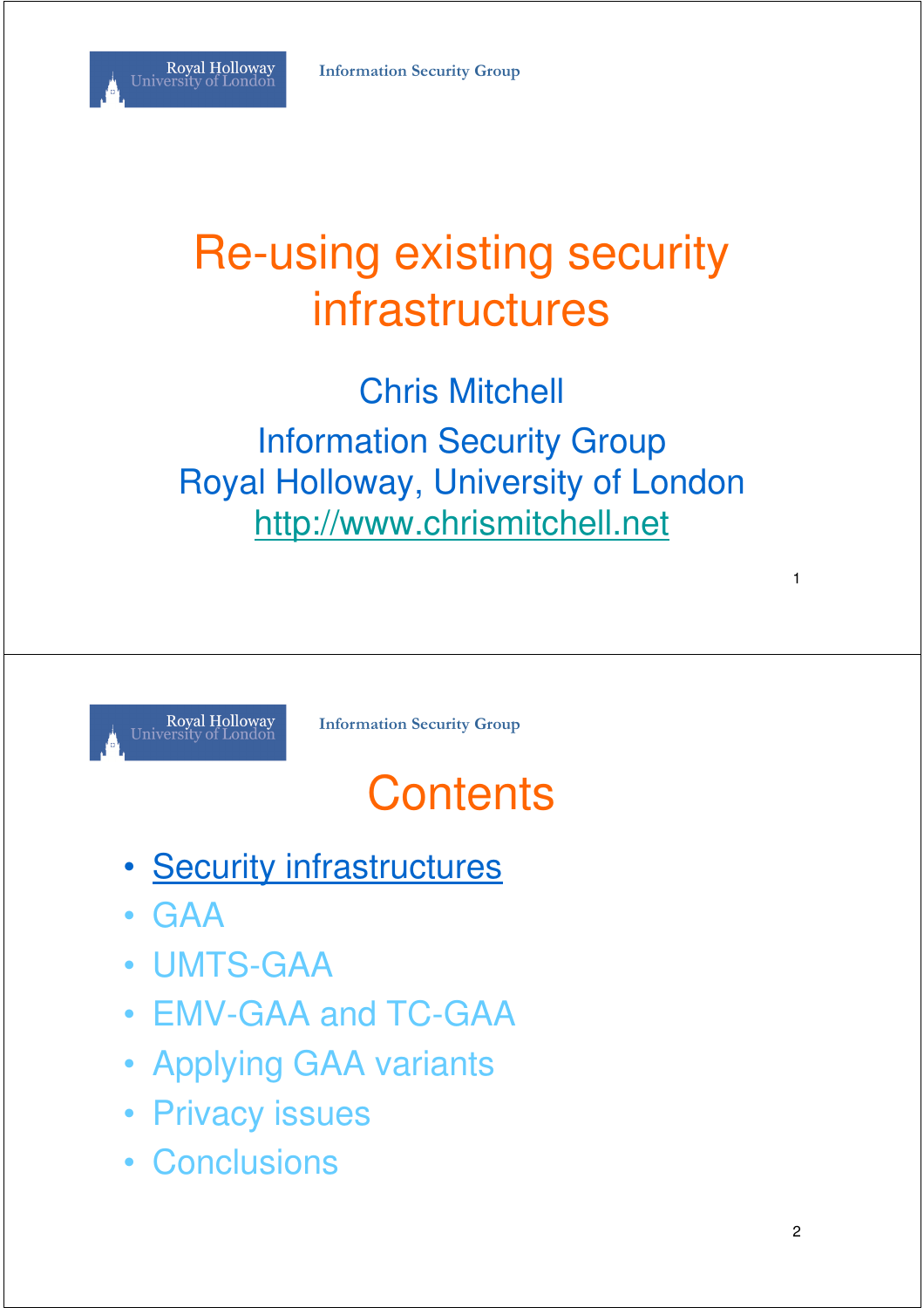#### Royal Holloway<br>University of London

#### Need for infrastructure

- Just about any system using cryptography for security needs a key management system.
- This typically involves either:
	- setting up shared keys, e.g. between a server and multiple clients;
	- setting up a PKI by requiring clients to: (a) generate key pairs, and (b) obtain public key certificates from a CA.



**Information Security Group**

#### Cost implications

- Setting up a new security infrastructure is a potentially very costly business.
- For example, distributing SIMs to all users of a mobile phone network makes sense because of the sales volume – however, for other services the cost of such a solution becomes prohibitive.
- The alternative, widely used today, involves a combination of user passwords and one-way authenticated SSL/TLS – this approach has many, widely documented, vulnerabilities.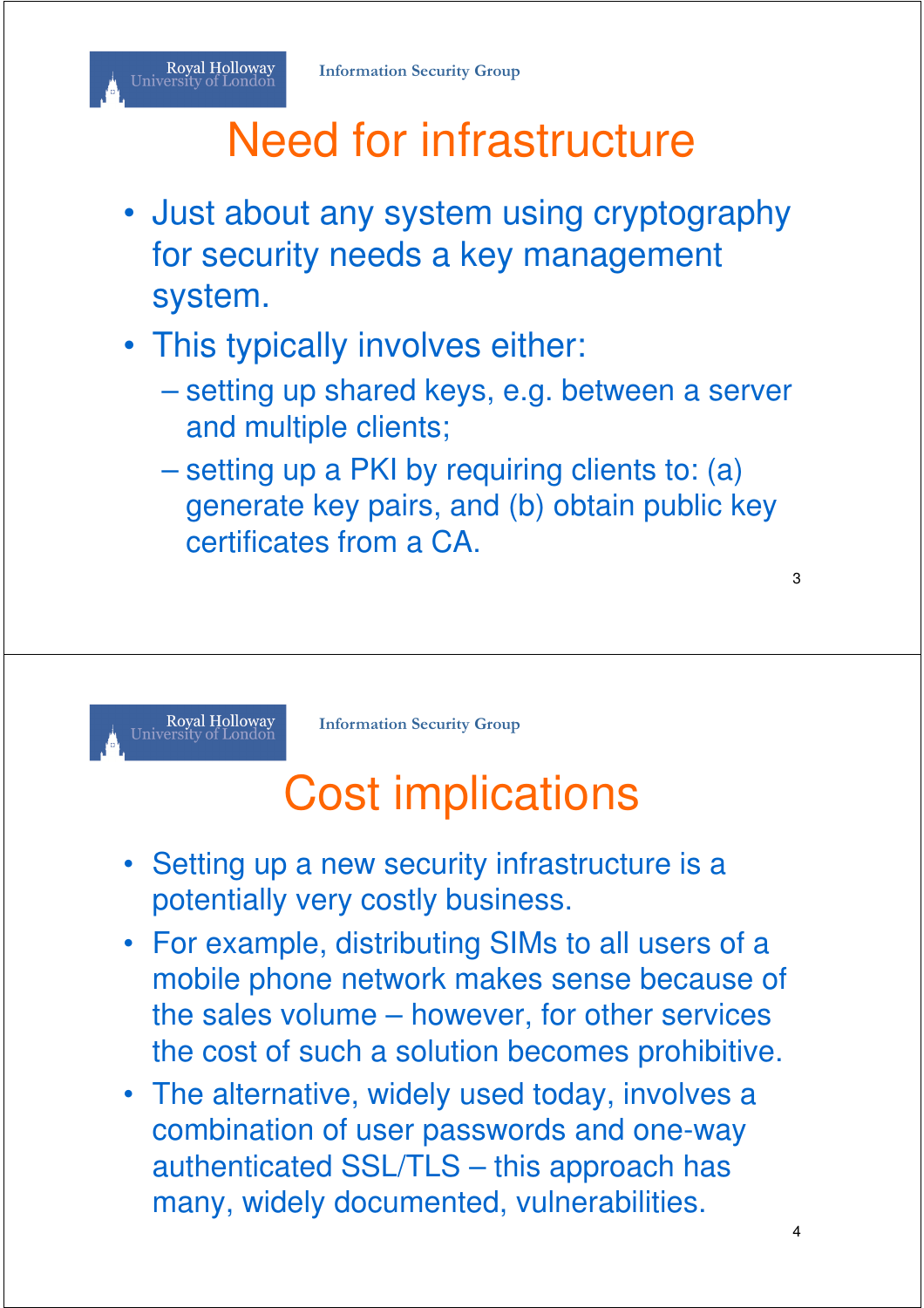#### Infrastructure re-use

- Therefore appealing to find ways to build on existing security infrastructures.
- Two main motives:
	- increased security and relatively low cost for service provider;
	- extra revenue stream for infrastructure owner.
- This is already happening ...



**Information Security Group**

#### Examples of re-use I: CAP

- The Chip Authentication Programme (CAP) involves re-use of EMV cards for user-bank authentication.
- Users issued with special card readers.

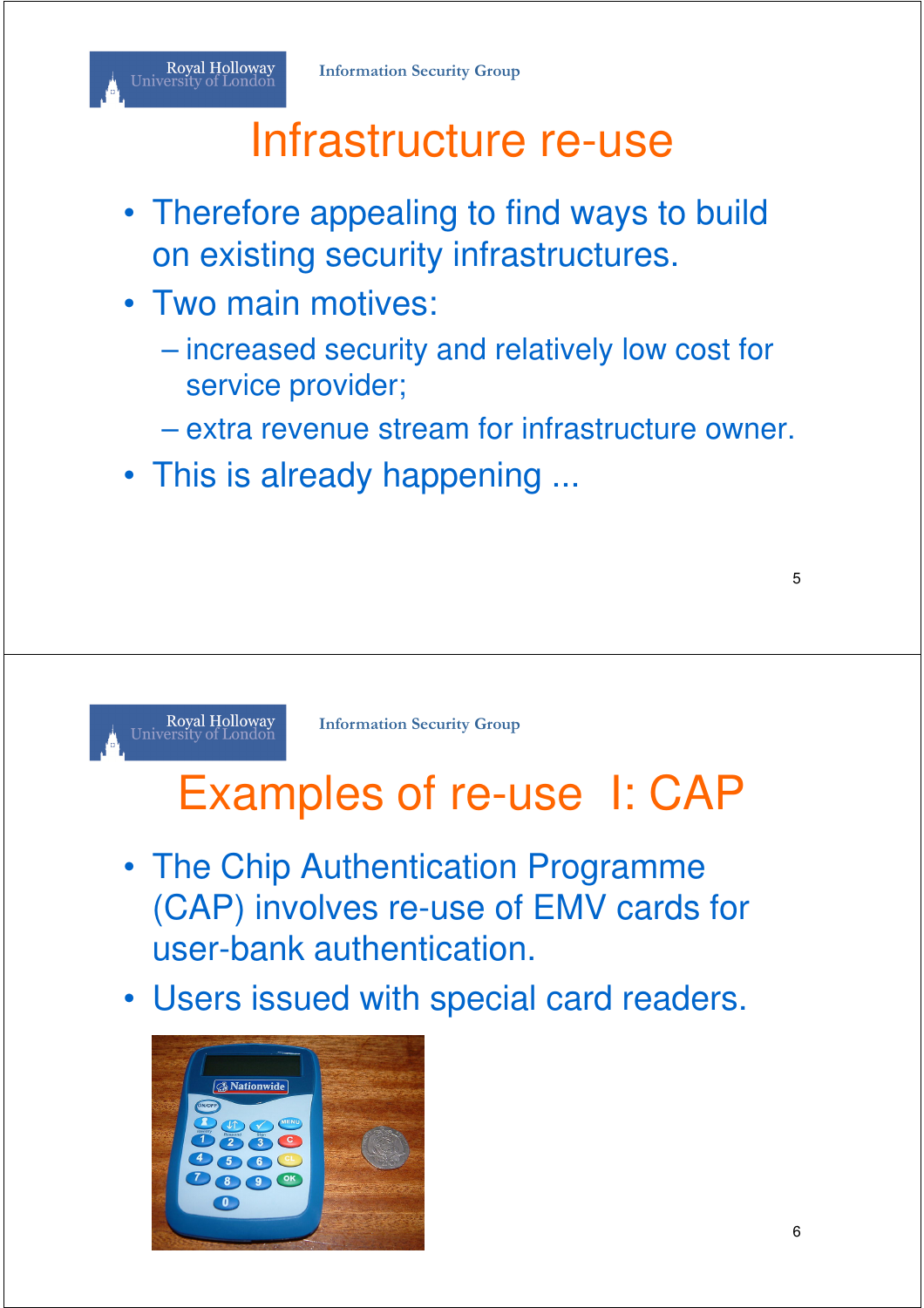#### Examples of re-use II: SIM apps

- The mobile phone (U)SIM can be used as a secure location for other applications.
- The SIM Application Toolkit (SAT) allows applications in the SIM to initiate actions (old technology).
- More recently, phone-based NFC payment card emulation using the SIM as a secure environment has been demonstrated.

7

Royal Holloway<br>University of London

Royal Holloway<br>University of London

**Information Security Group**

#### Examples of re-use III: OAuth

- Facebook Connect implements the OAuth 2.0 standard, and uses it to provide a single sign-on (SSO) service.
- This builds on the relationship Facebook has with its clients.
- Facebook Connect allows users to sign-on to applications (e.g. Facebook-affiliated websites) using their Facebook account, and also enables such applications to access Facebook-hosted user data, subject to user authorisation.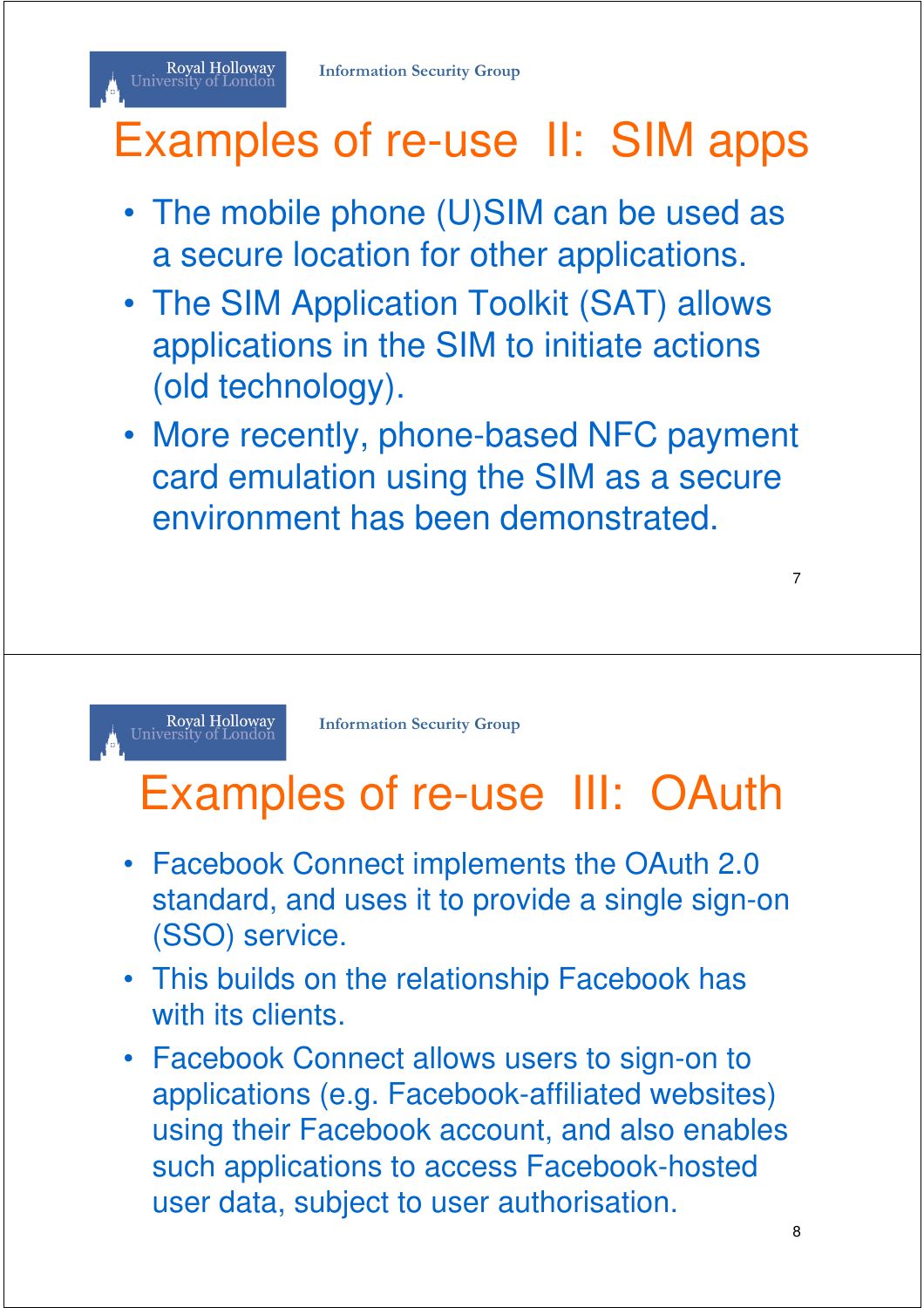

#### **Issues**

- Such re-use of existing trust relationships has clear privacy and security issues.
- We note the following privacy issues:
	- existing infrastructure owner will learn about user interactions with other entities;
	- infrastructure owner could use information to build user profile, e.g. for focused advertising;
	- other entities will learn about user's existing trust relationships.

9

Royal Holloway<br>Jniversity of London

**Information Security Group**

#### Scope of this talk

- Look at a specific general purpose architecture for infrastructure use.
- Consider instantiations of this architecture.
- Consider applications of this architecture.
- Look at privacy and security issues.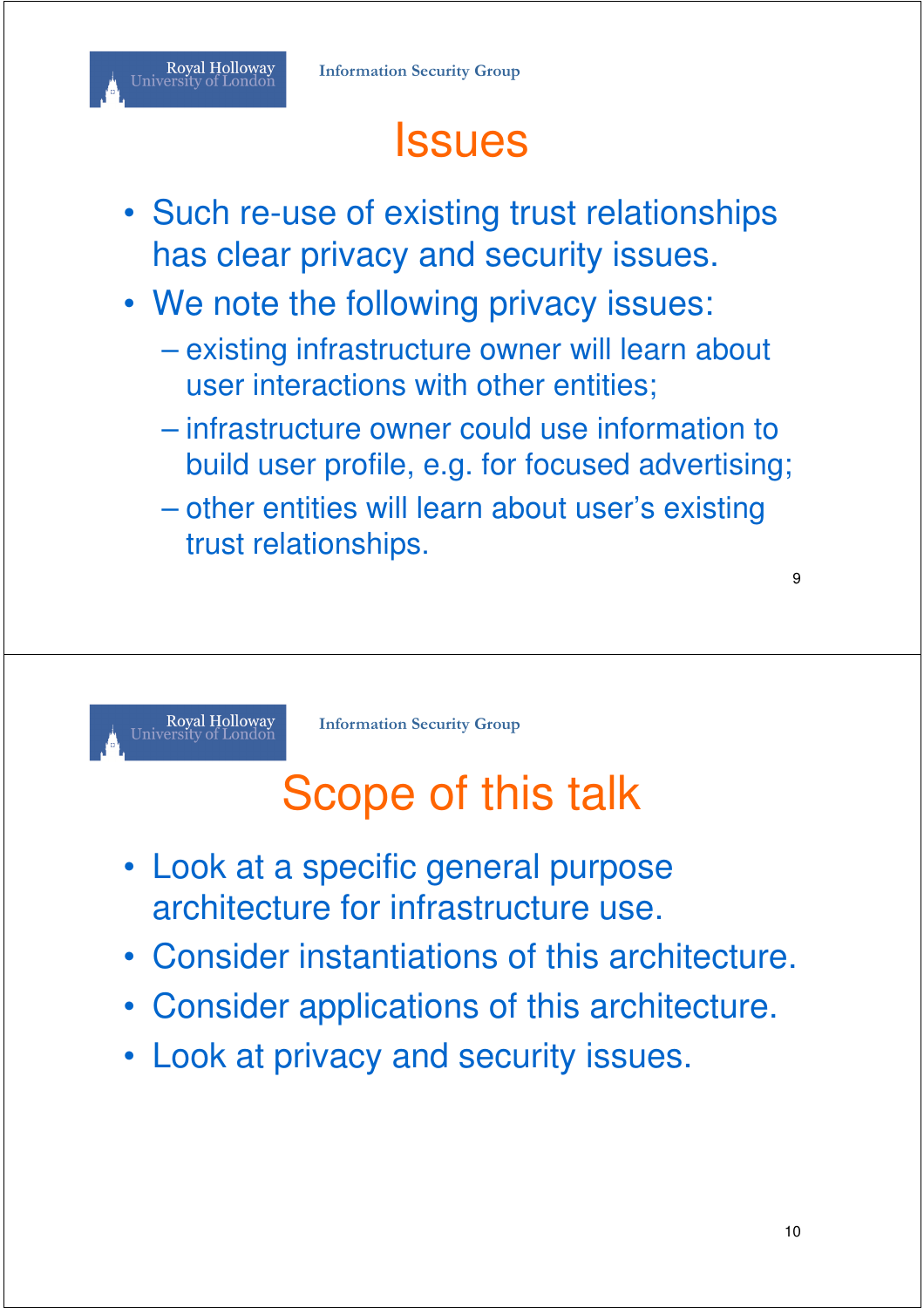#### **Contents**

- Security infrastructures
- GAA
- UMTS-GAA
- EMV-GAA and TC-GAA
- Applying GAA variants
- Privacy issues
- Conclusions



**Information Security Group**

#### **Background**

- The term Generic Authentication Architecture (GAA) has been developed within the mobile phone community.
- It refers to a standardised way of exploiting the mobile phone security infrastructure to provide general purpose authentication and key management services.
- The mobile operator acts as a TTP.
- We start by describing this architecture in general terms.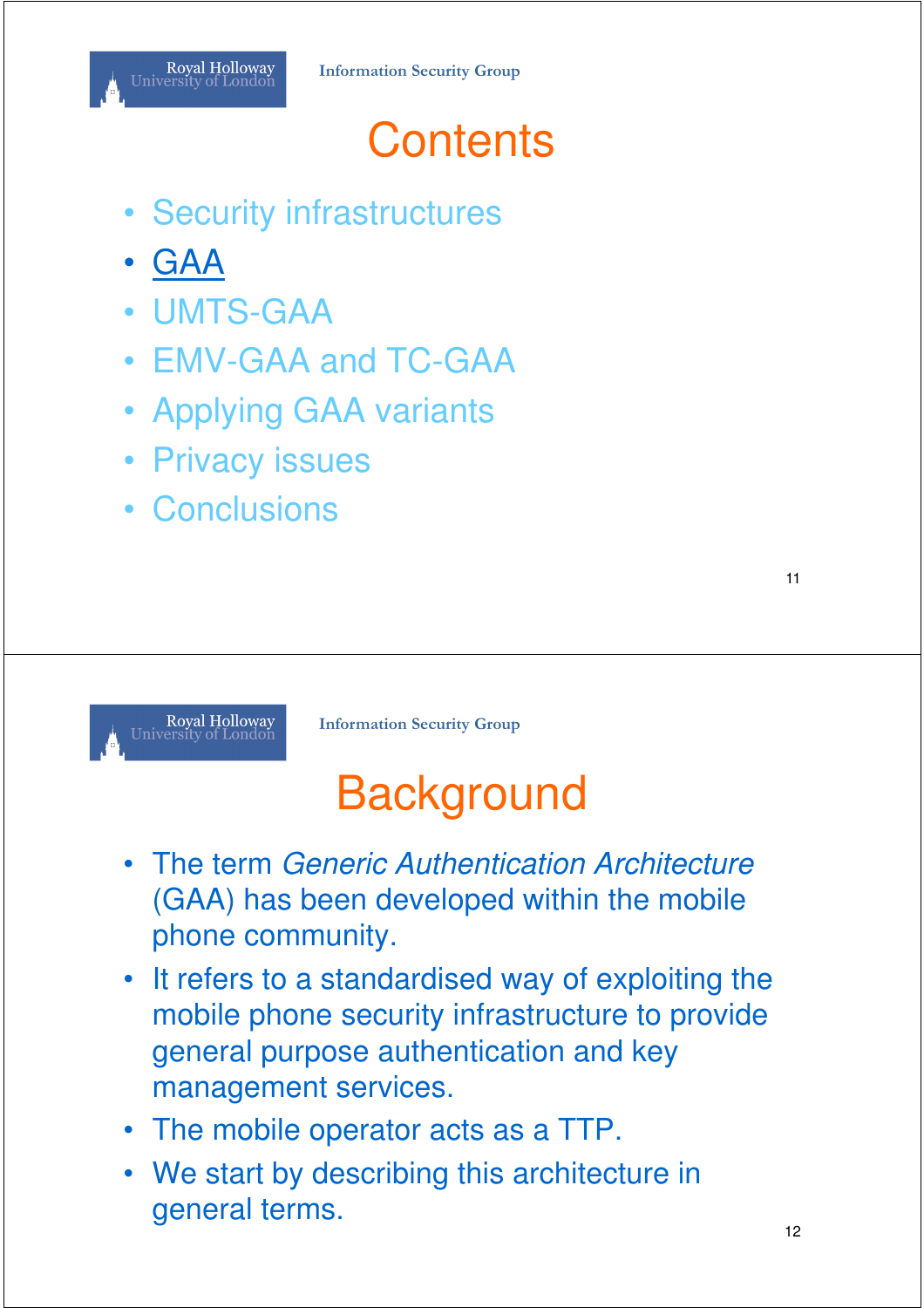

#### GAA roles

- The GAA architecture involves three roles:
	- **Bootstrapping Server Function (BSF)** this is the TTP that provides the service;
	- **GAA-aware application server** has trust relationship with BSF;
	- **GAA-enabled user platform** has an existing security relationship (e.g. shared secret key) with the BSF.



**Information Security Group**

#### GAA service

- GAA establishes an authenticated **application- and server**-specific secret key between a GAA-enabled user platform and a GAA-aware application server.
- User platform must have an existing security context with a party working with the GAA service provider (BSF).
- The target server must have a relationship with the GAA service provider (BSF). 14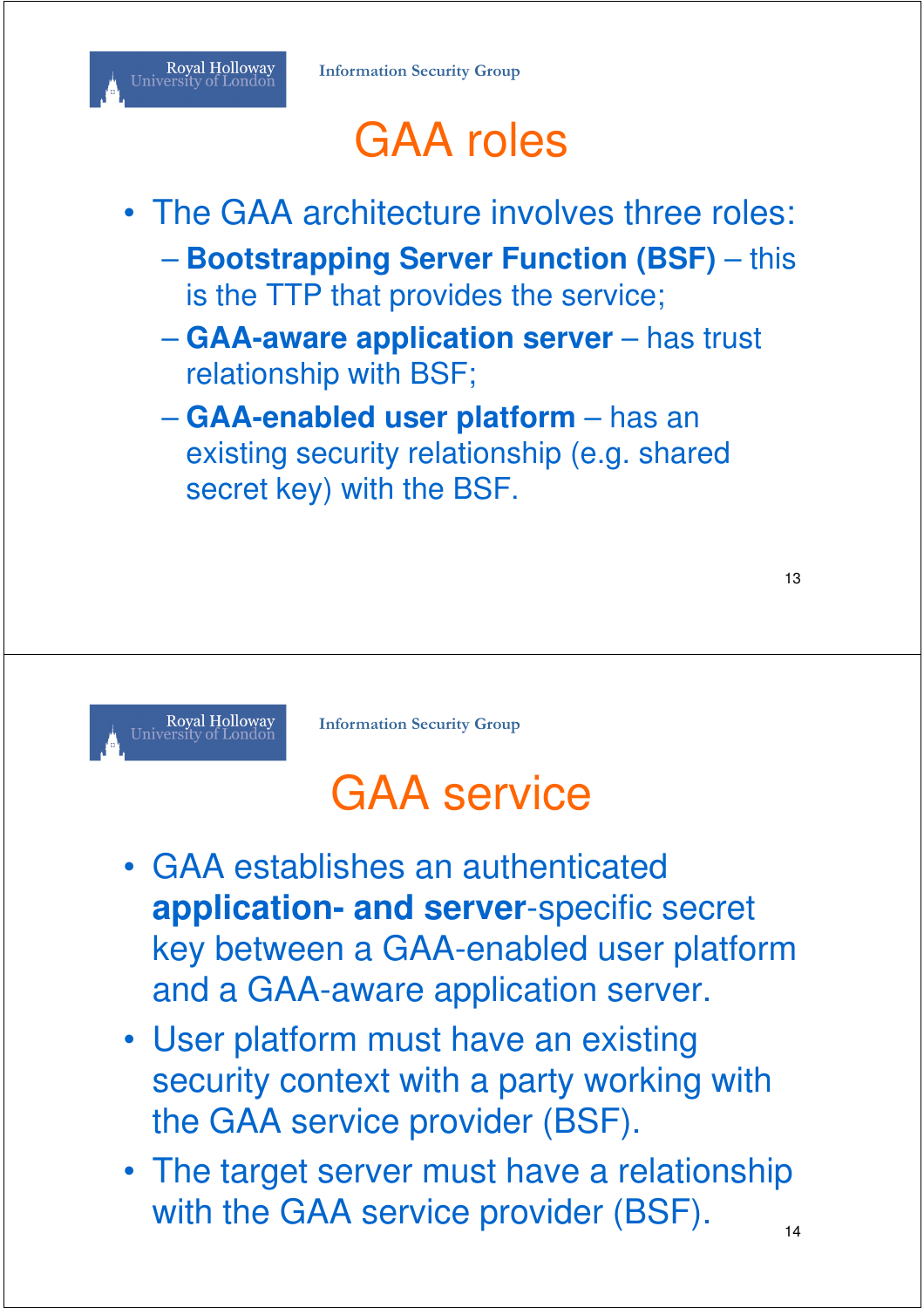

Royal Holloway<br>Jniversity of London

**Information Security Group**

#### GAA procedures

- Two main procedures:
	- **GAA bootstrapping** Establishes a secret master key MK (+ a key identifier B-TID and a key lifetime) between GAA-enabled user platform and the BSF.
	- **Use of bootstrapped keys** Establishes an application- and server-specific session key SK between platform and server using MK [MK is not divulged to the server]:

 $SK = f(MK, server-ID, app-ID, ...)$ where  $f$  is a key derivation function.  $16$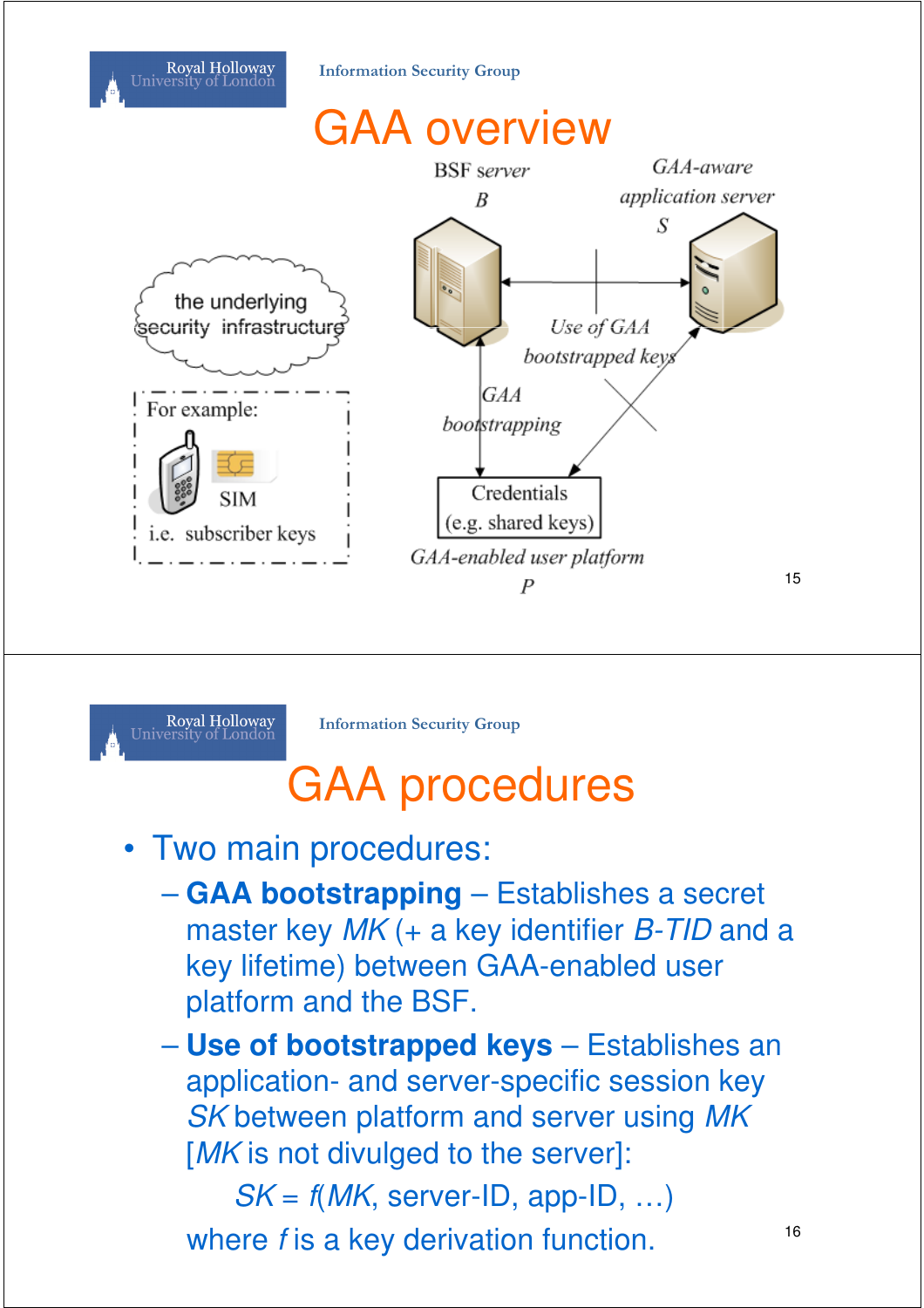### Key provisioning

- The GAA-enabled user device can calculate SK for itself.
- The GAA-enabled server is provided with SK by the BSF.
- Thus a secure channel between the BSF and the server is required.



**Information Security Group**

## Our goal

- GAA was designed specifically for use with the 3G mobile telecoms. security infrastructure (we call this UMTS-GAA).
- We show how to provide GAA-like services with other pre-existing infrastructures.
- As a result, any services built on UMTS-GAA can immediately be migrated to other security infrastructures.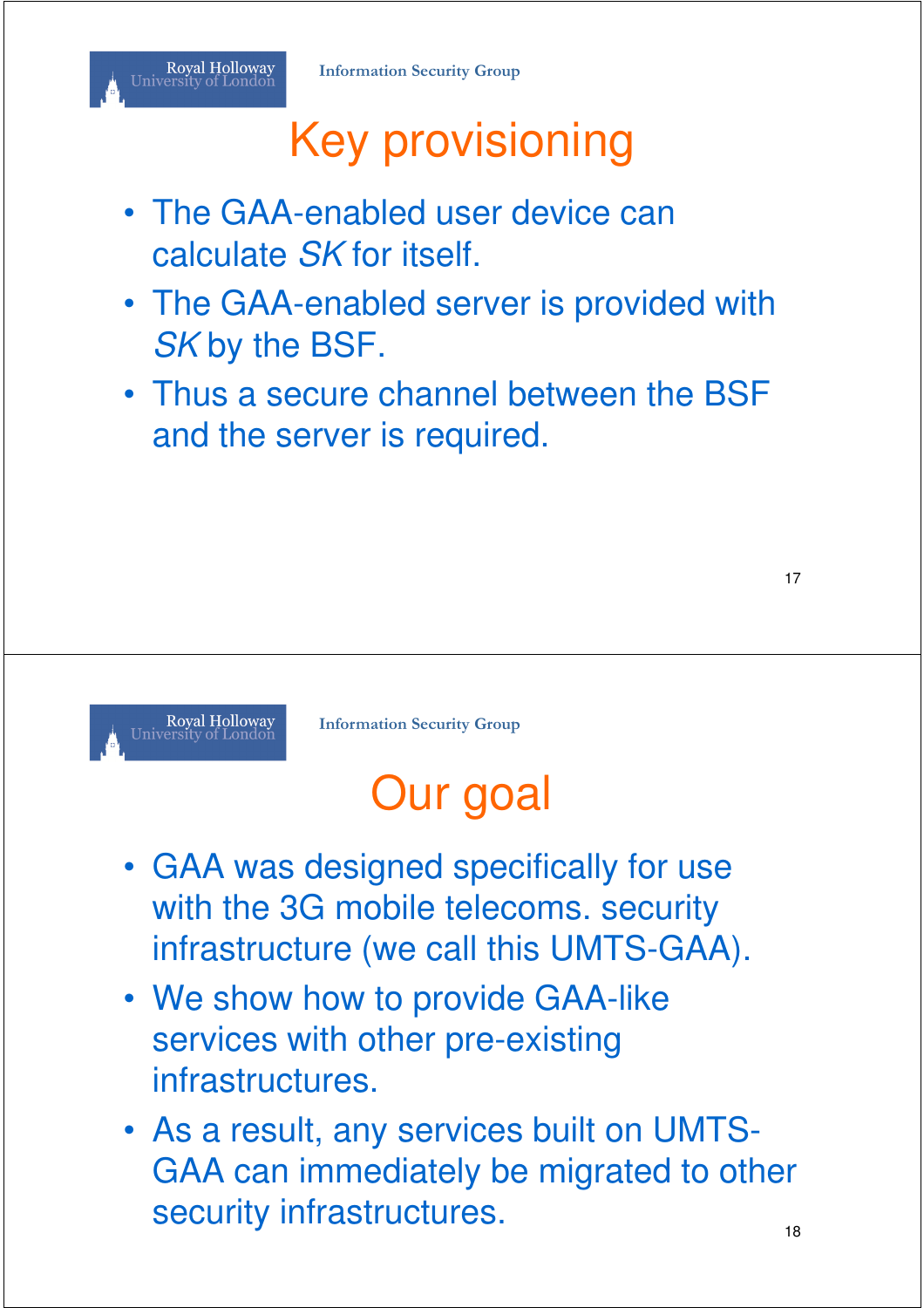

#### **Contents**

- Security infrastructures
- GAA
- UMTS-GAA
- EMV-GAA and TC-GAA
- Applying GAA variants
- Privacy issues
- Conclusions

Royal Holloway<br>University of London

**Information Security Group**

#### UMTS – background

- The UMTS security infrastructure (supporting mobile phone security) has the following roles:
	- **USIM** smart card held by user (in phone);
	- **Home Subscriber Server (HSS)** shares secret key with USIM; HSS is operated by mobile phone service provider with whom user has contractual relationship.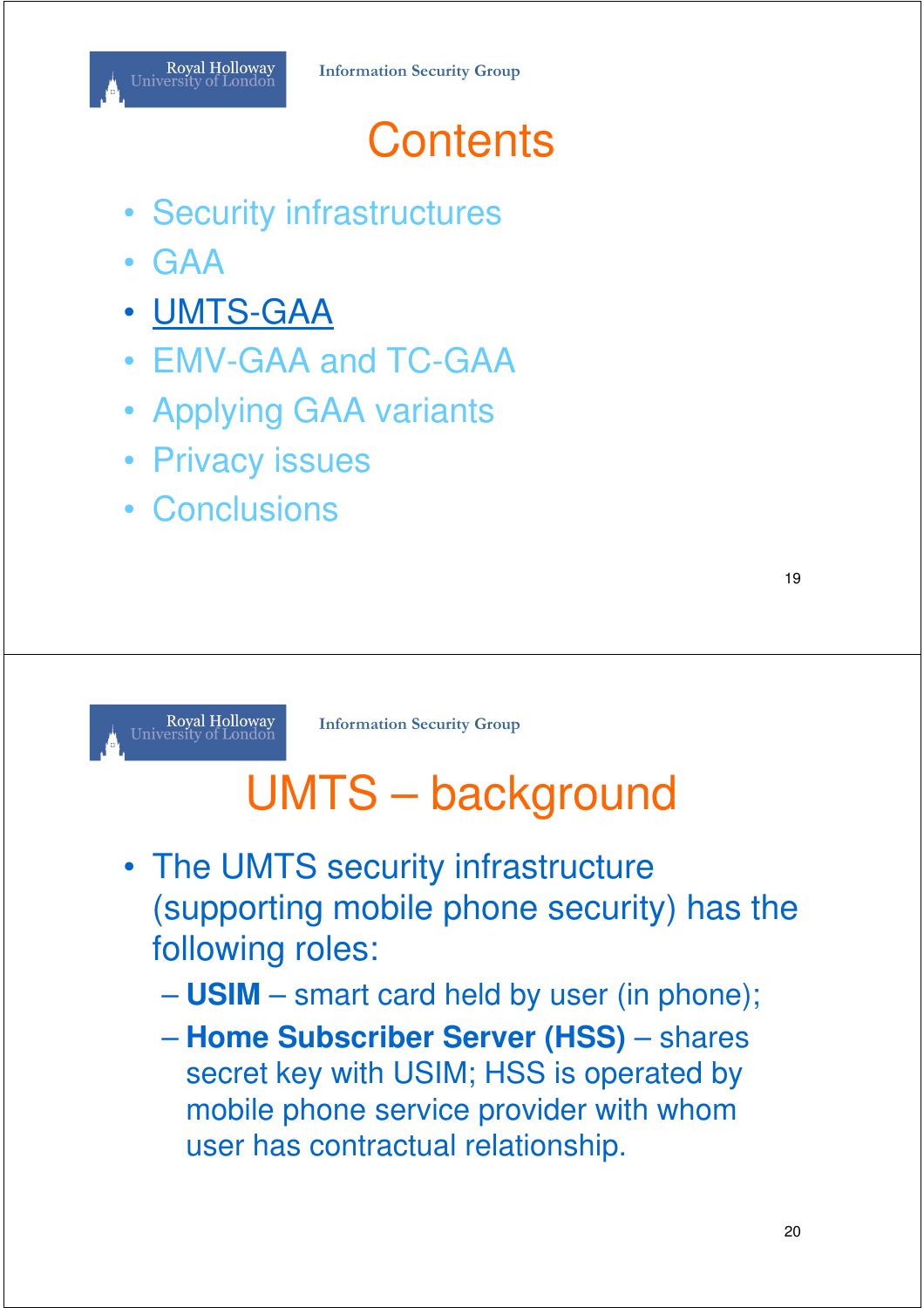

#### UMTS-GAA

- In UMTS-GAA:
	- GAA-enabled user platform is a UMTSenabled mobile device, with a USIM;
	- USIM shares key with HSS of issuing network;
	- BSF connects to the HSS for the USIM (BSF could be owned by same operator);
	- UMTS Authentication and Key Agreement protocol (UMTS AKA) used to establish MK between GAA-enabled user platform and BSF (*MK* is concatenation of  $IK$  and  $CK$ ).

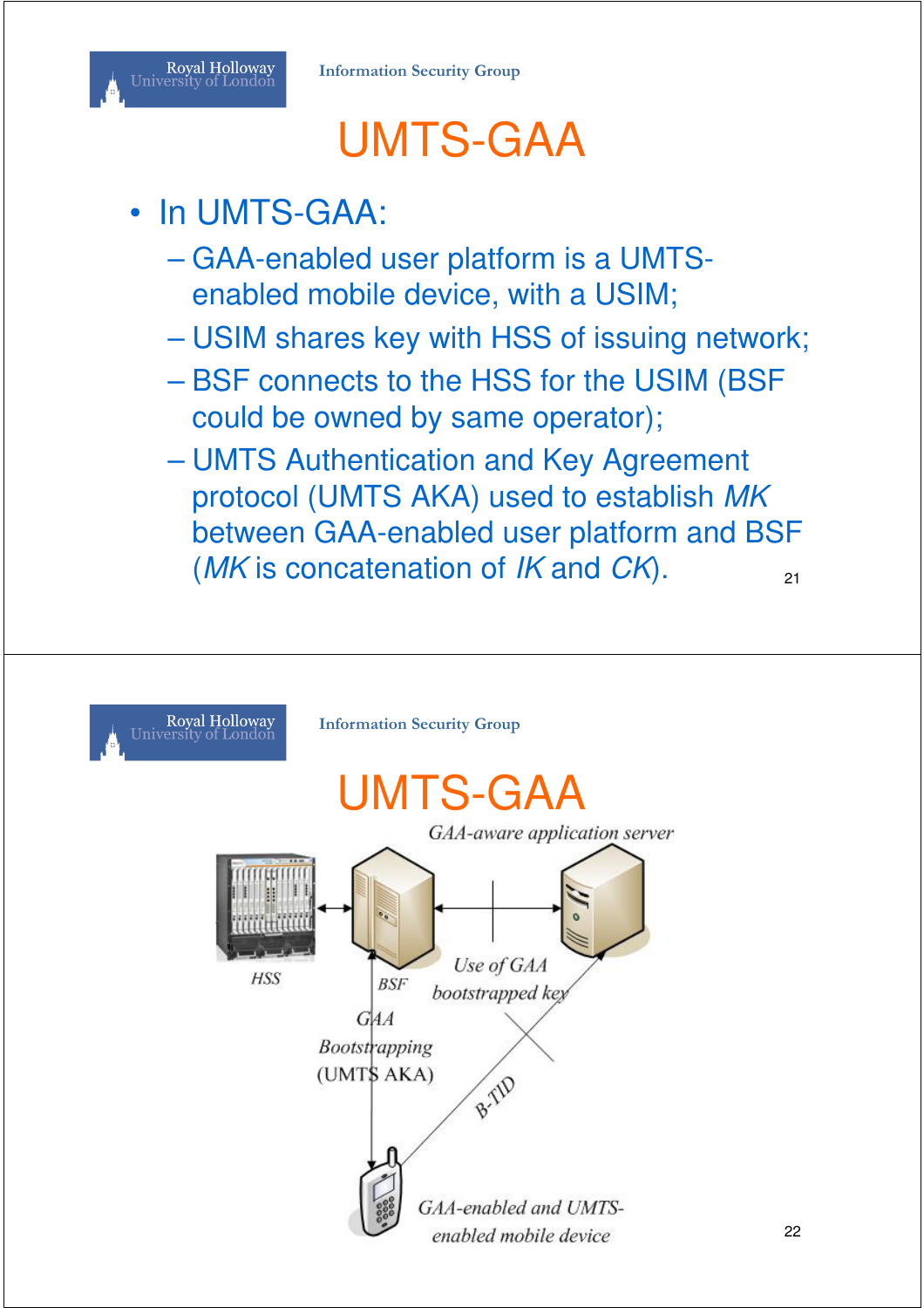#### Royal Holloway<br>University of London

#### Session key derivation

• In use of bootstrapped keys:

SK=f(MK, RAND, mobile-ID, server-ID, app-ID,…)

• RAND is the value used in the UMTS AKA protocol (functions as a random challenge in the protocol).



**Information Security Group**

#### **Contents**

- Security infrastructures
- GAA
- UMTS-GAA
- EMV-GAA and TC-GAA
- Applying GAA variants
- Privacy issues
- Conclusions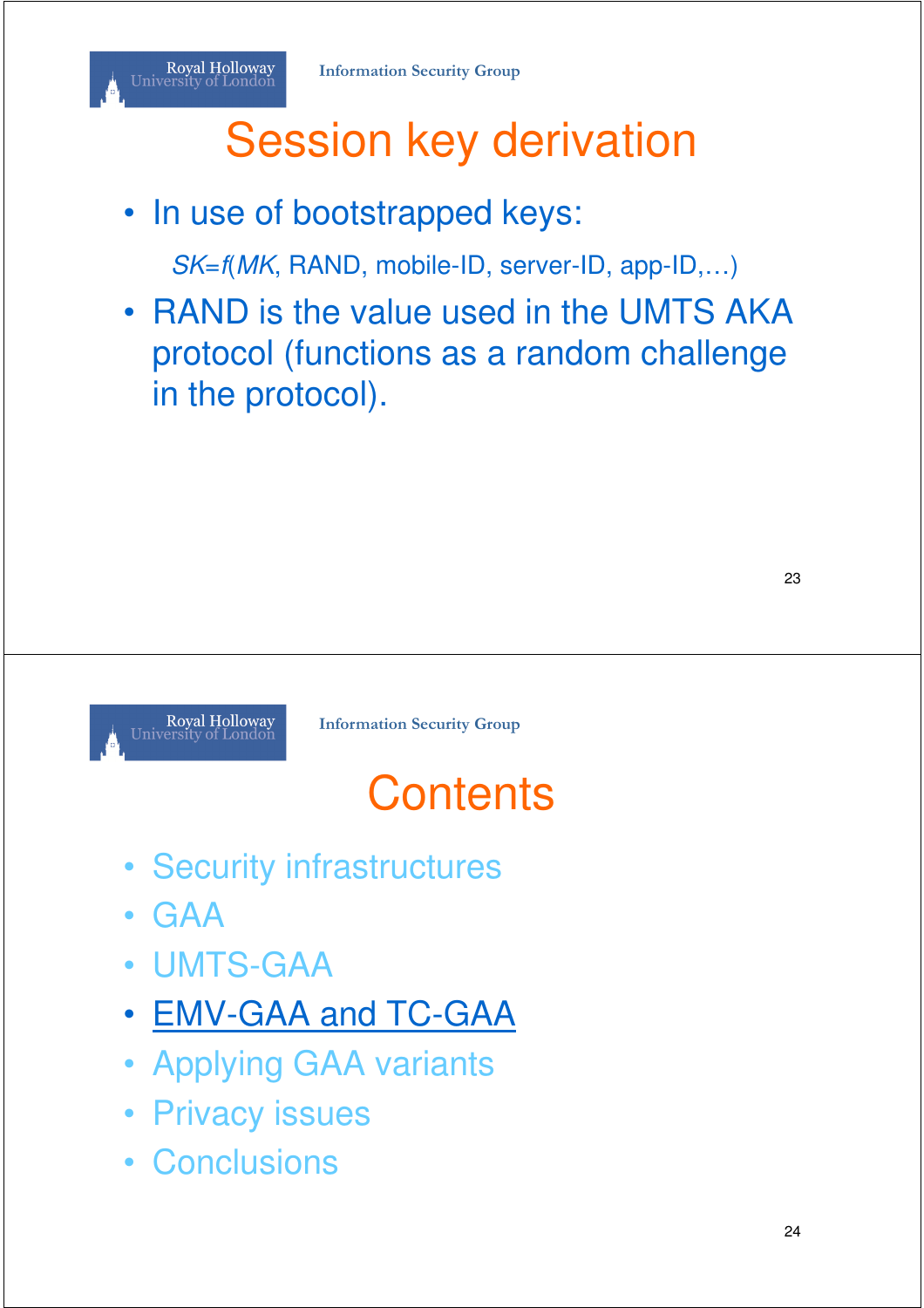#### Royal Holloway<br>University of London

#### Using the GAA architecture

- Chen et al. (2012) have designed a version of GAA (**EMV-GAA**) which enables existing EMV infrastructure to be used to provide generic security services in a simple and uniform way.
- It supports the same generic GAA interface as UMTS-GAA.
- [For further details see SecureComm 2012 proceedings]. 25



**Information Security Group**

## Roles

- The following roles are involved in the scheme.
	- C, EMV credit/debit card;
	- $-7$ , user terminal with card-reader;
	- P, user platform (T and C combined);
	- I, card issuing bank;
	- B, BSF server (online) with secure link to I,
	- S, GAA-aware application server (not involved in bootstrapping)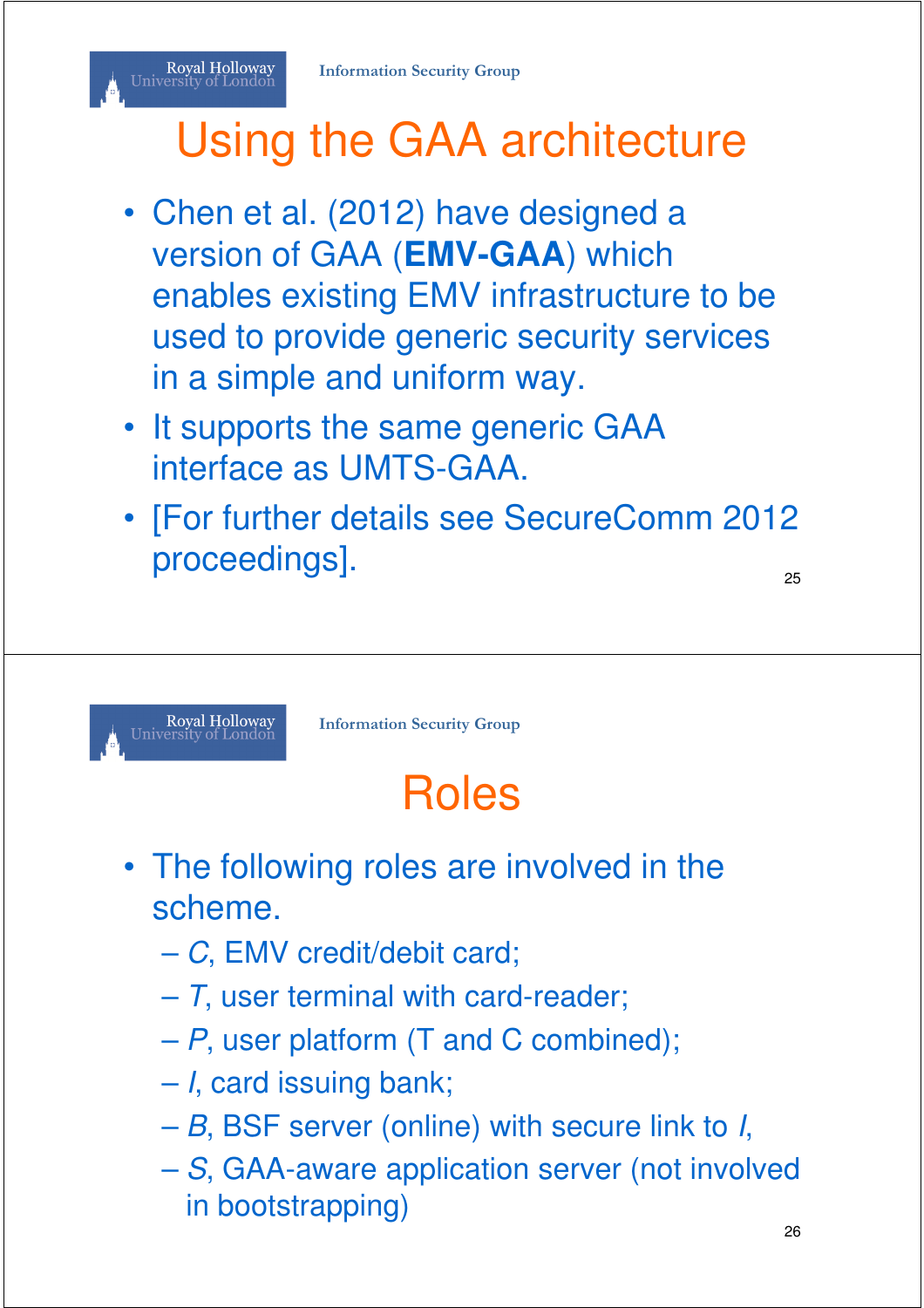#### **Information Security Group**

Royal Holloway<br>University of London



27



**Information Security Group**

#### EMV-GAA bootstrapping

- Involves P (user terminal and card), I (card issuer) and  $B$  (bootstrap server).
- Sets up authenticated secret master key (MK) between P and B, assisted by I.
	- 1. After receiving request, B generates  $R_B$  and sends it to T.
	- 2. User puts card  $C$  in reader, and  $T$  issues a **Generate AC** command to C, with UN (Unpredictable Number) set to  $R_B$ , other data M, and Amount Authorised set to zero. 28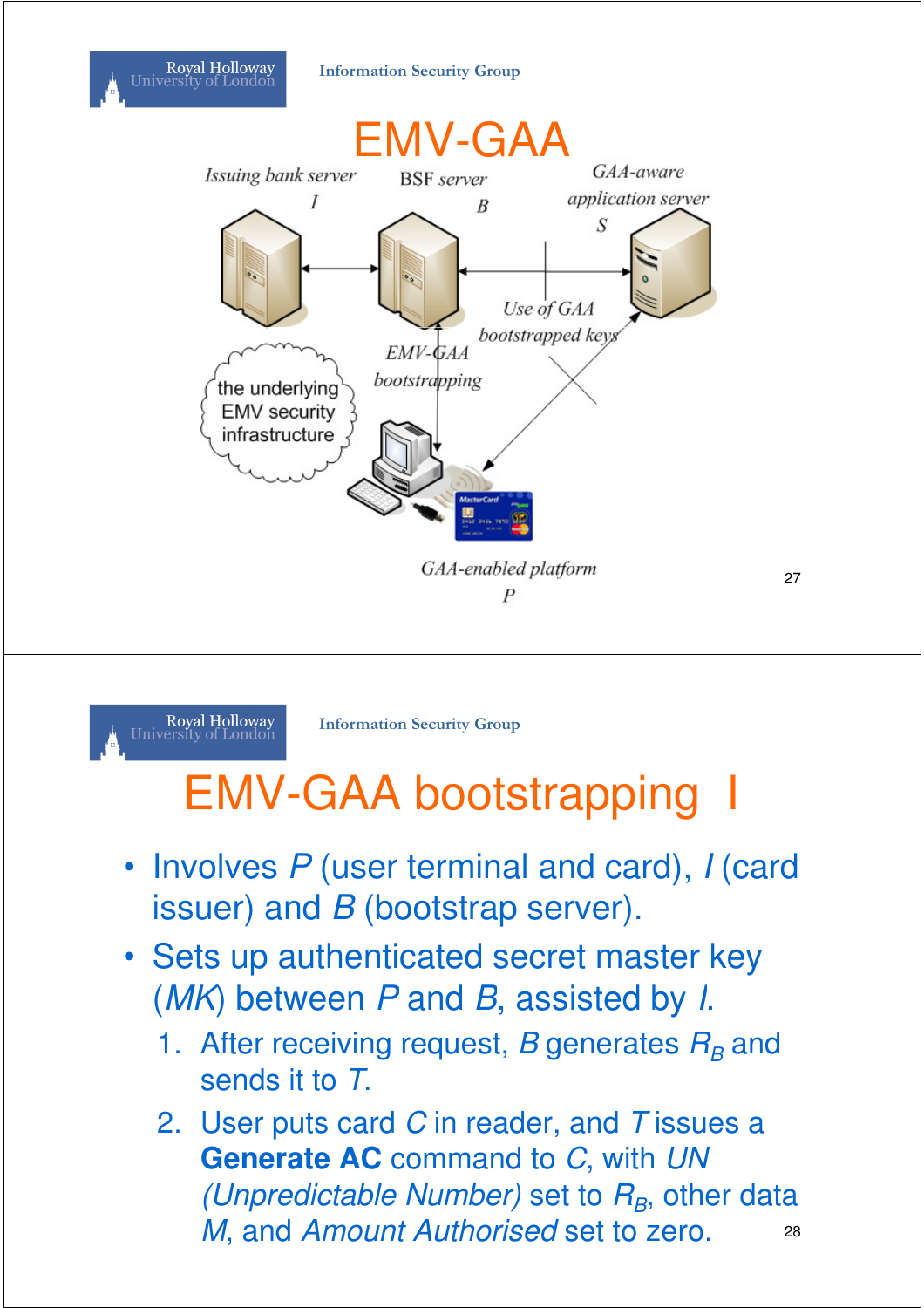# Royal Holloway<br>University of London

#### EMV-GAA bootstrapping II

- 3. C returns an AAC, a 64-bit MAC computed using a secret key known only to C and I.
- 4. T generates  $R_T$ , and uses AAC as secret key to derive  $\mathsf{RES}{=} \mathit{f}_{\mathsf{AAC}}(R_{\mathit{T}}, R_{\mathit{B}}, \mathsf{Id}_{\mathit{B}}, \mathit{M}),$  where  $f$ could be HMAC.
- 5.  $P$  sends PAN (card number),  $R_T$ , M and RES to B, which forwards PAN and M to card issuer *I* (via a secure channel).
- 6. I recomputes AAC using received data, and sends it back to B.

29



**Information Security Group**

#### **EMV-GAA bootstrapping**

- 7. B uses the received AAC to recompute RES and compare it with the value received earlier (to complete authentication of P).
- 8. *B* generates master key as *MK*=KDF(AAC, $R_{\textit{T}}$ , $R_{\textit{B}}$ ).
- 9. *B* computes  $XRES=f_{\text{AAC}}(R_B, R_T, PAN)$  and sends it to P.
- 10. T recomputes XRES and compares it with the received value to complete mutual authentication.
- 11. Finally T computes MK, and bootstrapping is complete.
- Only gives 64 bits of key entropy, but can generate two AACs to get greater security. 30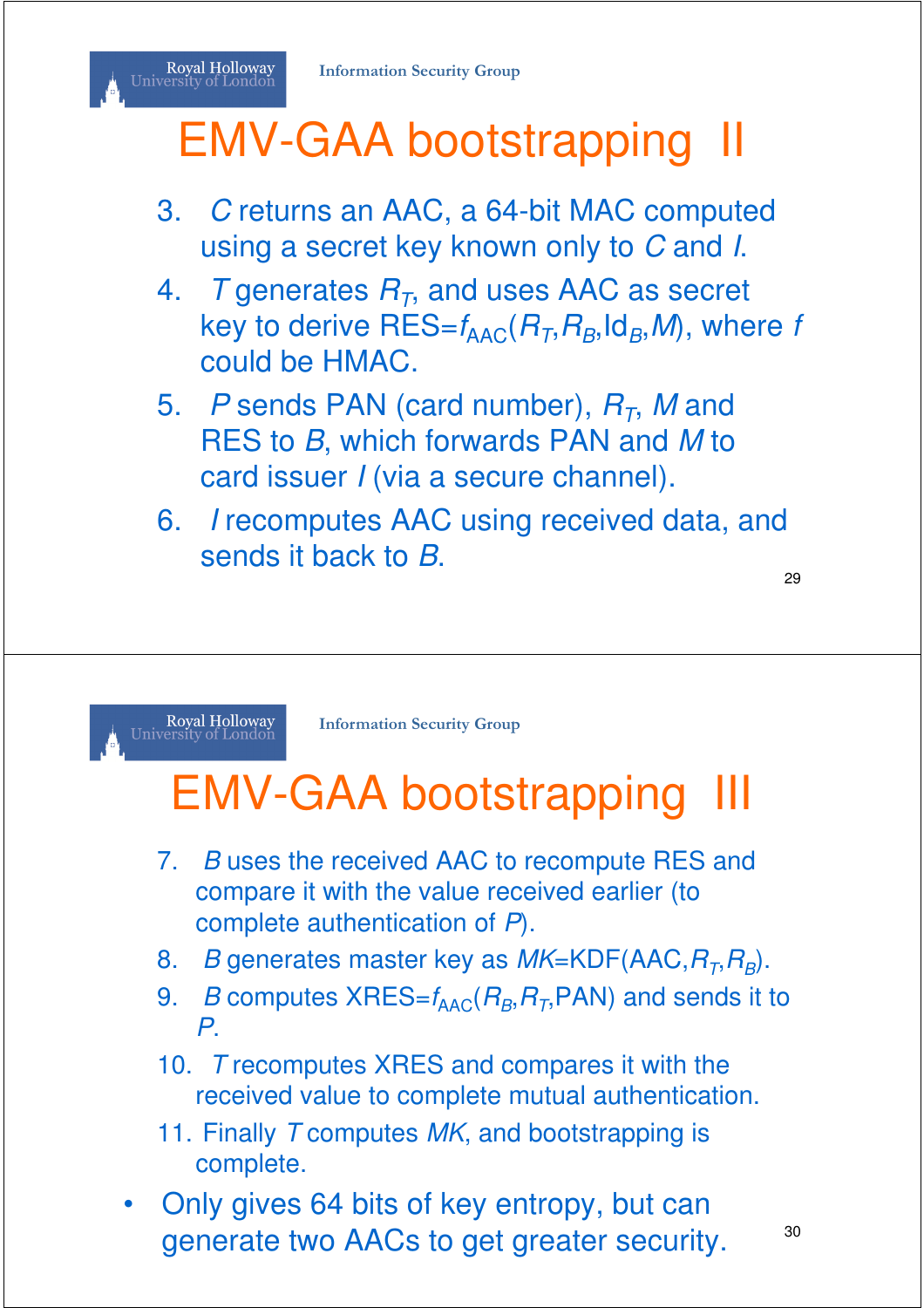### EMV-GAA use of bootstrapped key

• This is exactly the same as in UMTS-GAA (and generic GAA).

31



Royal Holloway<br>University of London

**Information Security Group**

#### EMV-GAA properties

#### • Two major issues.

- Involves inserting an EMV card into a nonbank terminal – a risk in itself. This can be resolved by requiring the bootstrap server to equip the user with a special card reader, as happens today with CAP (chip authentication program).
- The PAN is sensitive, and must be sent to the bootstrap server B. This can be avoided using a one-off registration procedure.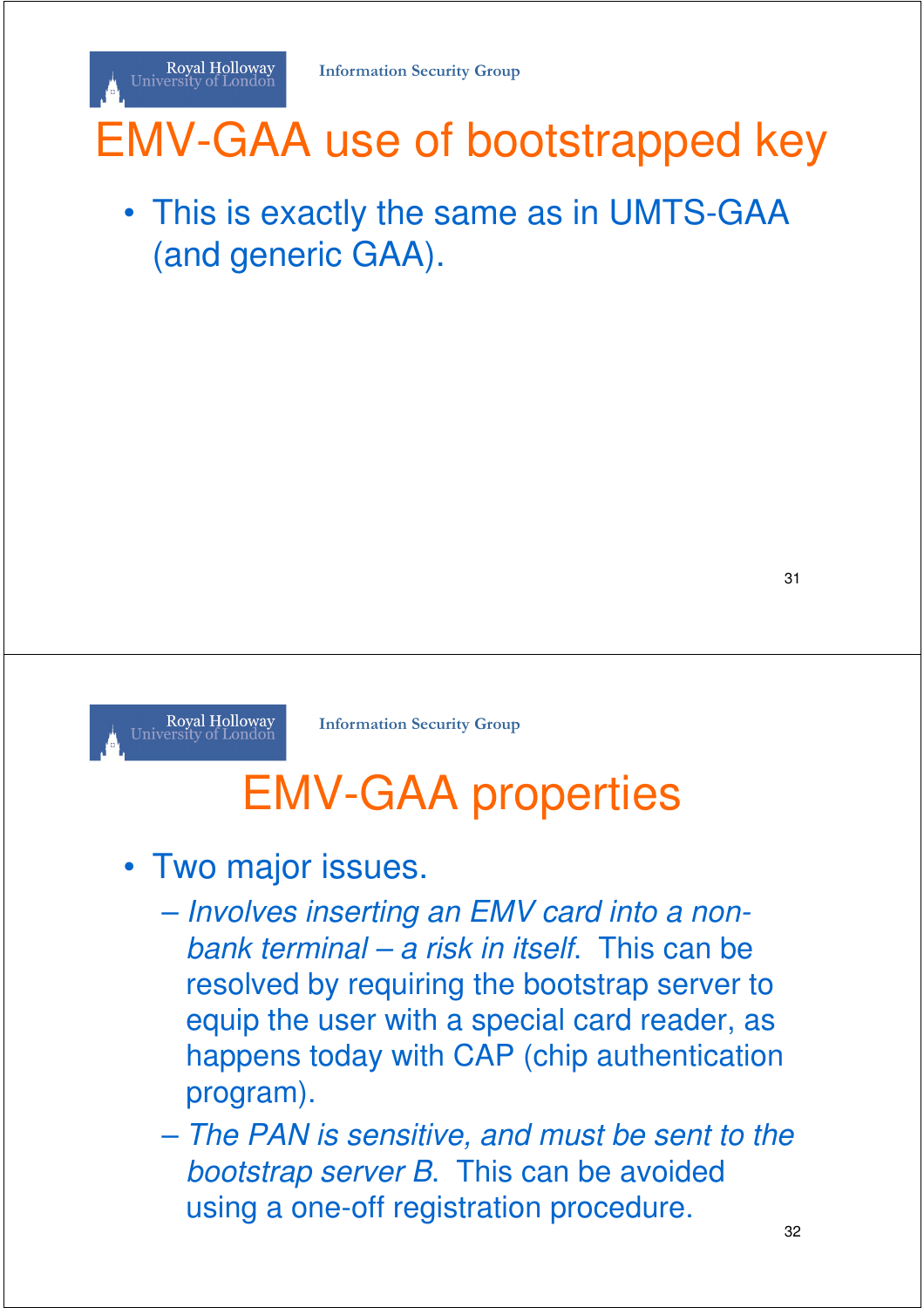#### EMV-GAA – further developments

- Some EMV cards (supporting CDA or DDA as opposed to the widely used SDA) possess an RSA key pair and a certificate chain for the public key.
- Such a card can be requested to compute a signature by any card reader.
- This could be used to support GAA in a different way.
- It could also function as the basis of something like a universal PKI.

33



Royal Holloway<br>University of London

**Information Security Group**

#### TC-GAA

- A further existing security infrastructure which could be used as the basis of a GAA service (**TC-GAA**) is the trusted computing infrastructure.
- The use of trusted computing (i.e. the TPM) to support GAA has been described by Chen et al.
- [For further details see the proceedings of INTRUST 2011].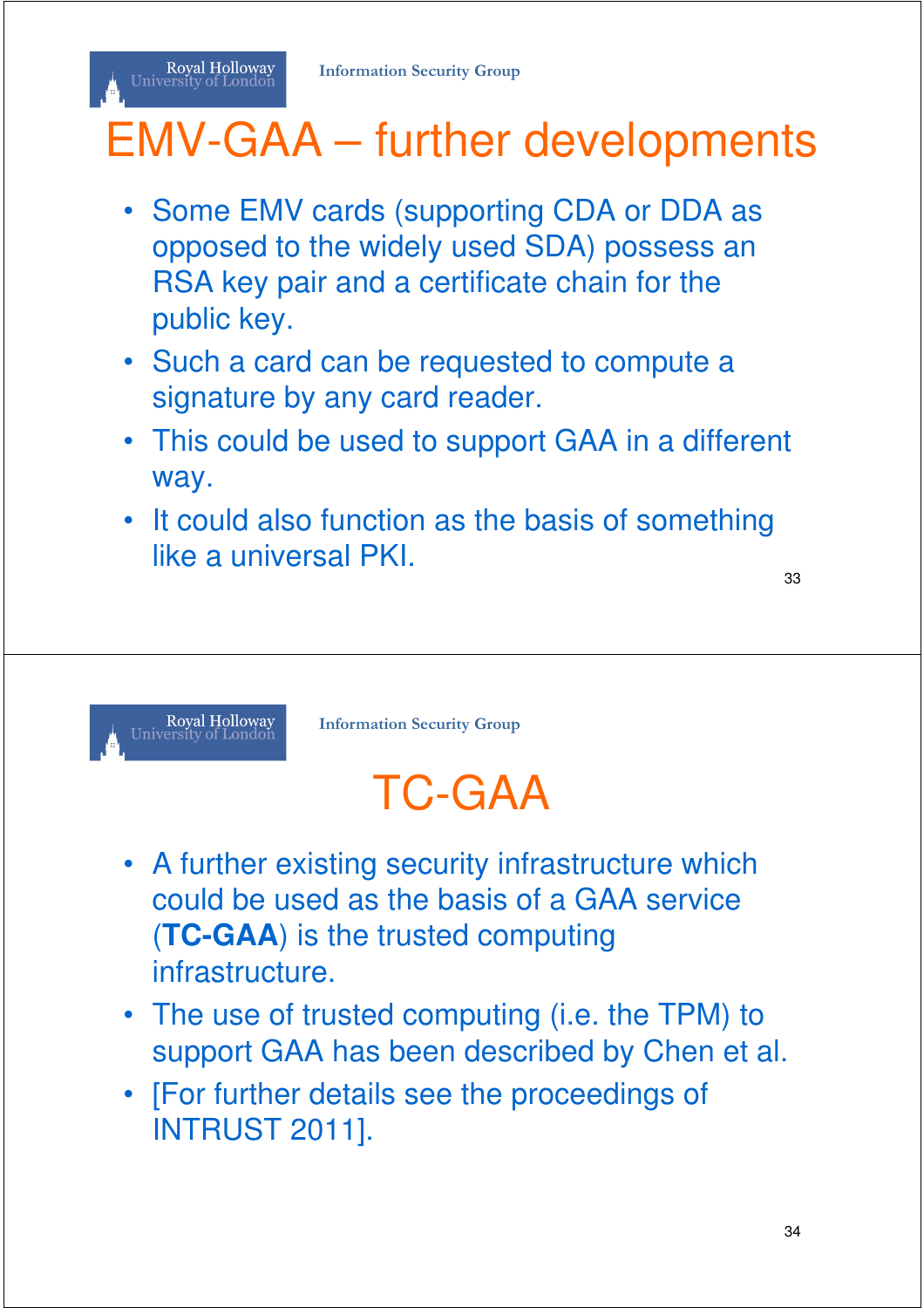



**Information Security Group**

#### TC-GAA – a sketch

- The TPM on the client machine is instructed to generate a new encryption key pair.
- The public key is then signed (certified) by the TPM using a previously generated Attestation Identity Key (AIK).
- The newly generated certificate is now sent to the BSF along with a previously generated Privacy-CA-generated certificate for the AIK public key.
- After verifying the two certificates, the BSF generates an MK, encrypts it using the TPM-generated public key, and ships it back to the TPM.
- This complete the TC-GAA bootstrapping procedure. 36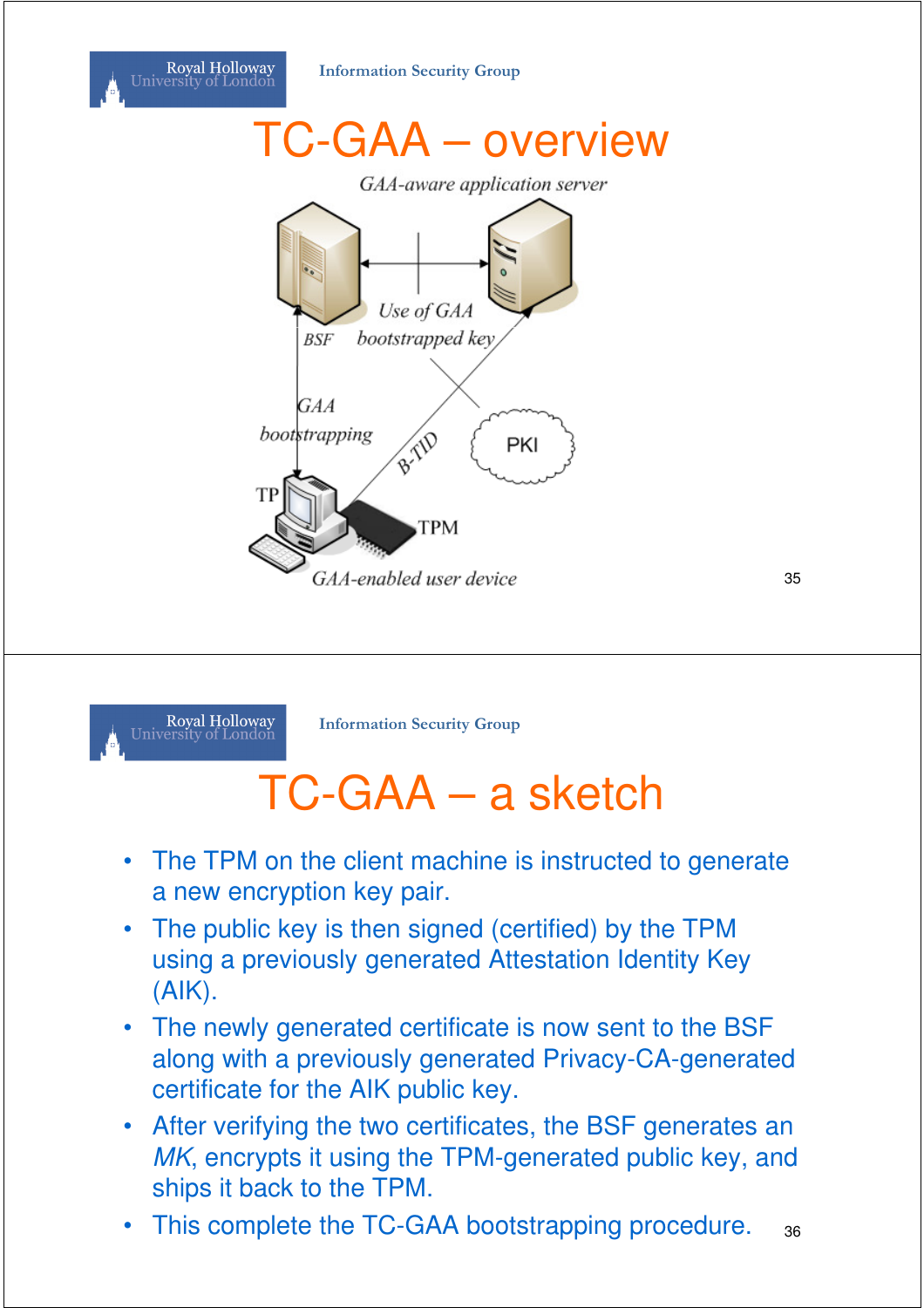### TC-GAA properties

- Note that the derivation of SK can be very similar to the generic case.
- It is interesting to observe that, unlike UMTS-GAA and EMV-GAA, the 'issuer' of the TPM is not actively involved.
- Any TTP can function as the BSF without a trust relationship with a further third party.
- This enhances the privacy properties.
- This advantage results from building GAA on asymmetric crypto rather than shared secrets.  $_{37}$

#### Ro<mark>yal Holloway</mark><br>University of London

**Information Security Group**

#### GAA as a general framework

- GAA was originally designed to provide a way of exploiting the mobile phone security infrastructure.
- We have shown how it can be used to build on the EMV and TC infrastructures.
- Could also be used as a framework for providing general purpose security services building on other pre-existing security infrastructures.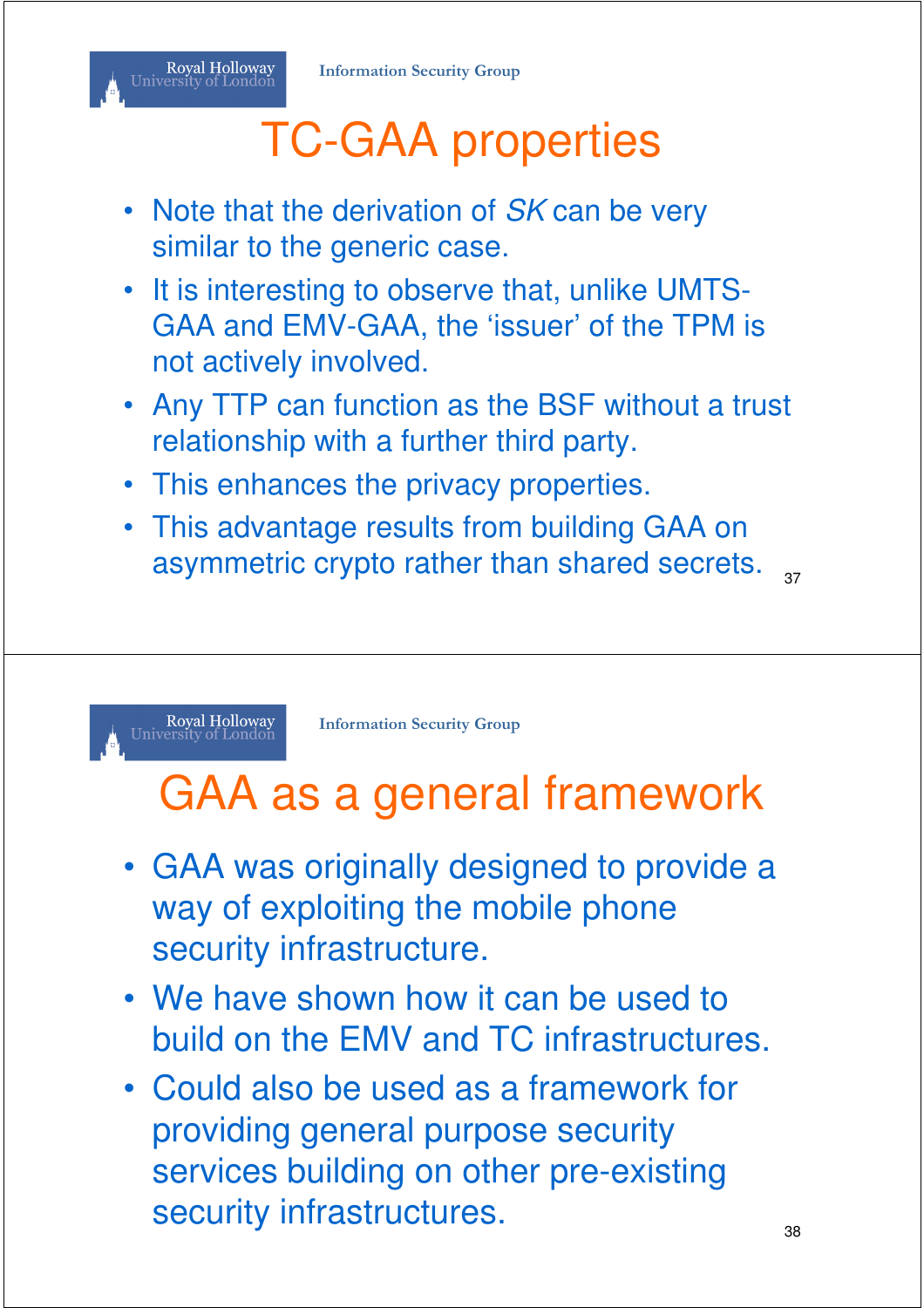#### Royal Holloway<br>University of London

#### Using infrastructures directly

- It is perfectly possible to design applications building directly on the trusted computing infrastructure.
- Substantial literature now exists.
- However, secure application protocols are non-trivial to design.
- Trust relationships can be very unclear.
- **Infrastructure provider will have access to all session keys.** 39



**Information Security Group**

#### **Contents**

- Security infrastructures
- GAA
- UMTS-GAA
- EMV-GAA and TC-GAA
- Applying GAA variants
- Privacy issues
- Conclusions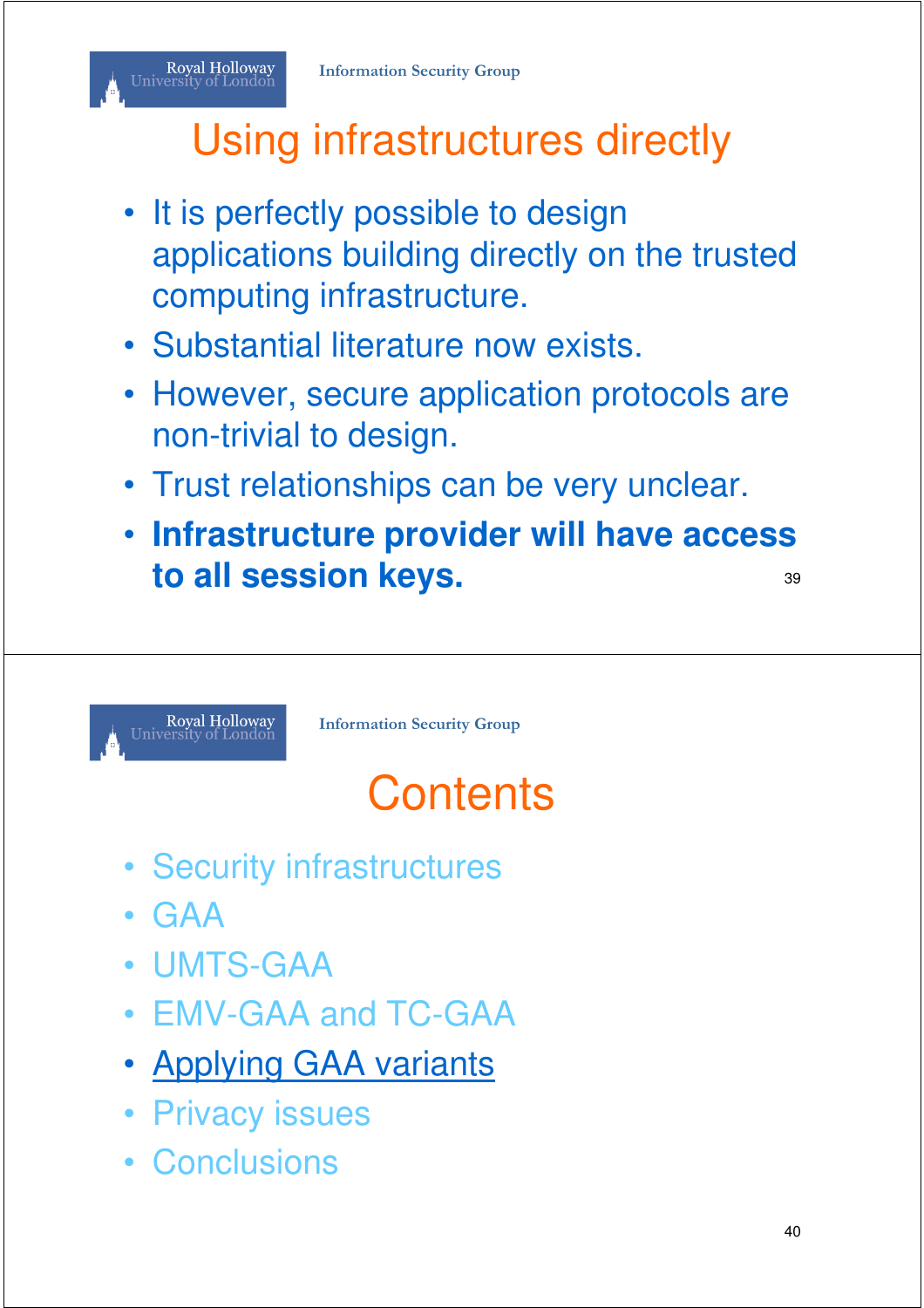### GAA-based one-time passwords I

- One possible application of GAA is to enable the simple derivation of one-time passwords (OTPs).
- These passwords are based on a (potentially weak) long-term user password.
- The GAA session key provides protection against brute force password searches.

41



Royal Holloway<br>University of London

**Information Security Group**

#### GAA-based one-time passwords II

- The OTP is computed as a function of the long-term user password and the short term application-specific session key.
- Compromise of the OTP does not enable a brute-force search for the password without knowledge of the session key.
- If EMV-GAA is used, the EMV card used in the protocol does not need to be registered to the user – only needs to be trusted not to compromise the password.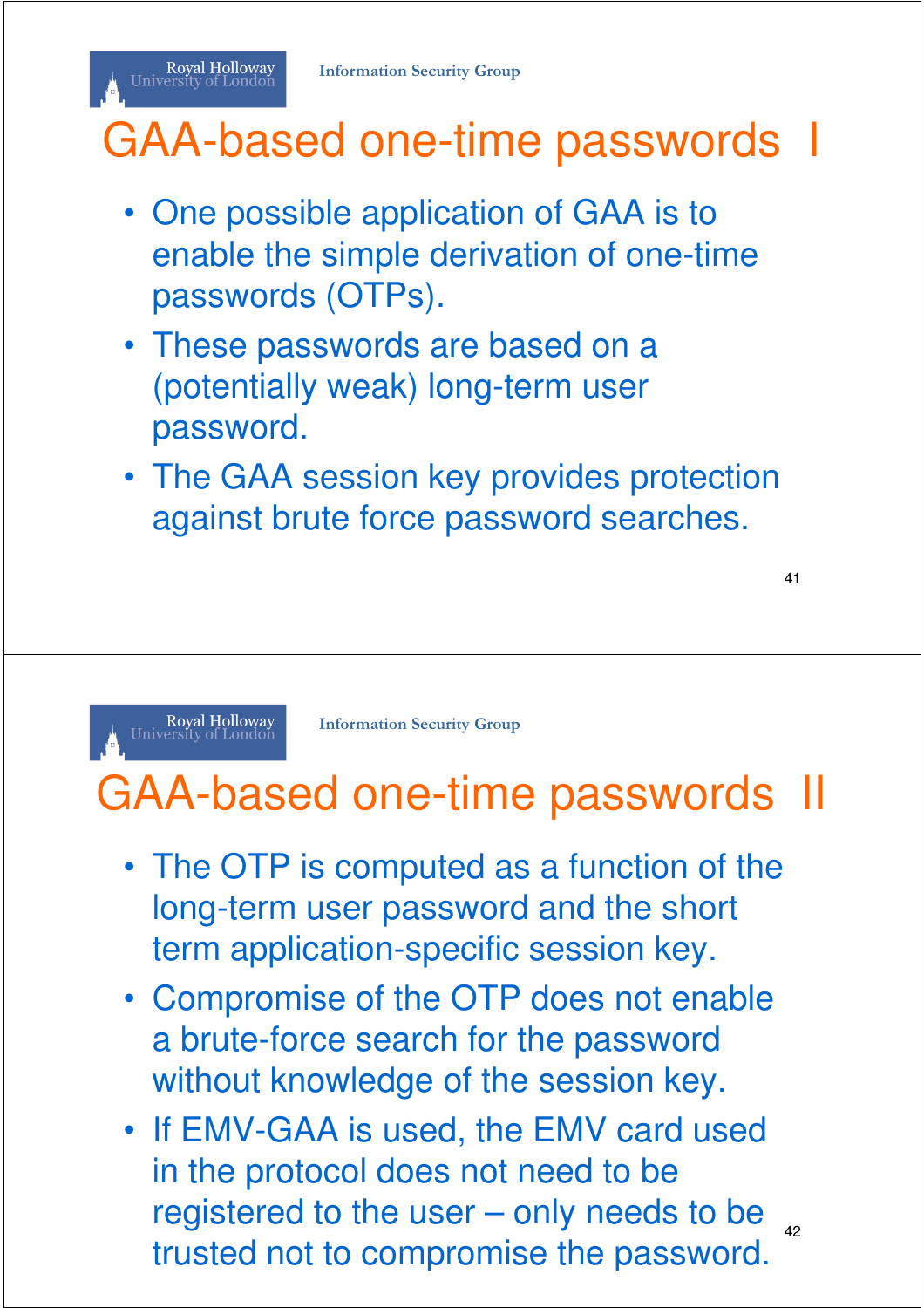**Information Security Group**

#### EMV-GAA-OTP





**BSF** 

PC

 $\circled6$ 

PKI

**Information Security Group**

#### TC-GAA-OTP

2

Ā

3

6

I

- $T \leftarrow$  *BSF*: bootstrap GAA credentials.
- $U\bigstar C$ : *username* and *pw*.
- $C \leftrightarrow T$ : interact for a session key SK.
- C: computes  $otp = f(SK, pw)$ .
- $U(C) \rightarrow S$ : *B-TID*, *username* and *otp*.
- $S \leftrightarrow BSF$ : S fecthes SK and its lifetime.

 $S$ : checks whether or not  $SK$  is valid; if so,  $S$  recomputes  $otp$  for authentication; if not,  $S$  discards the request.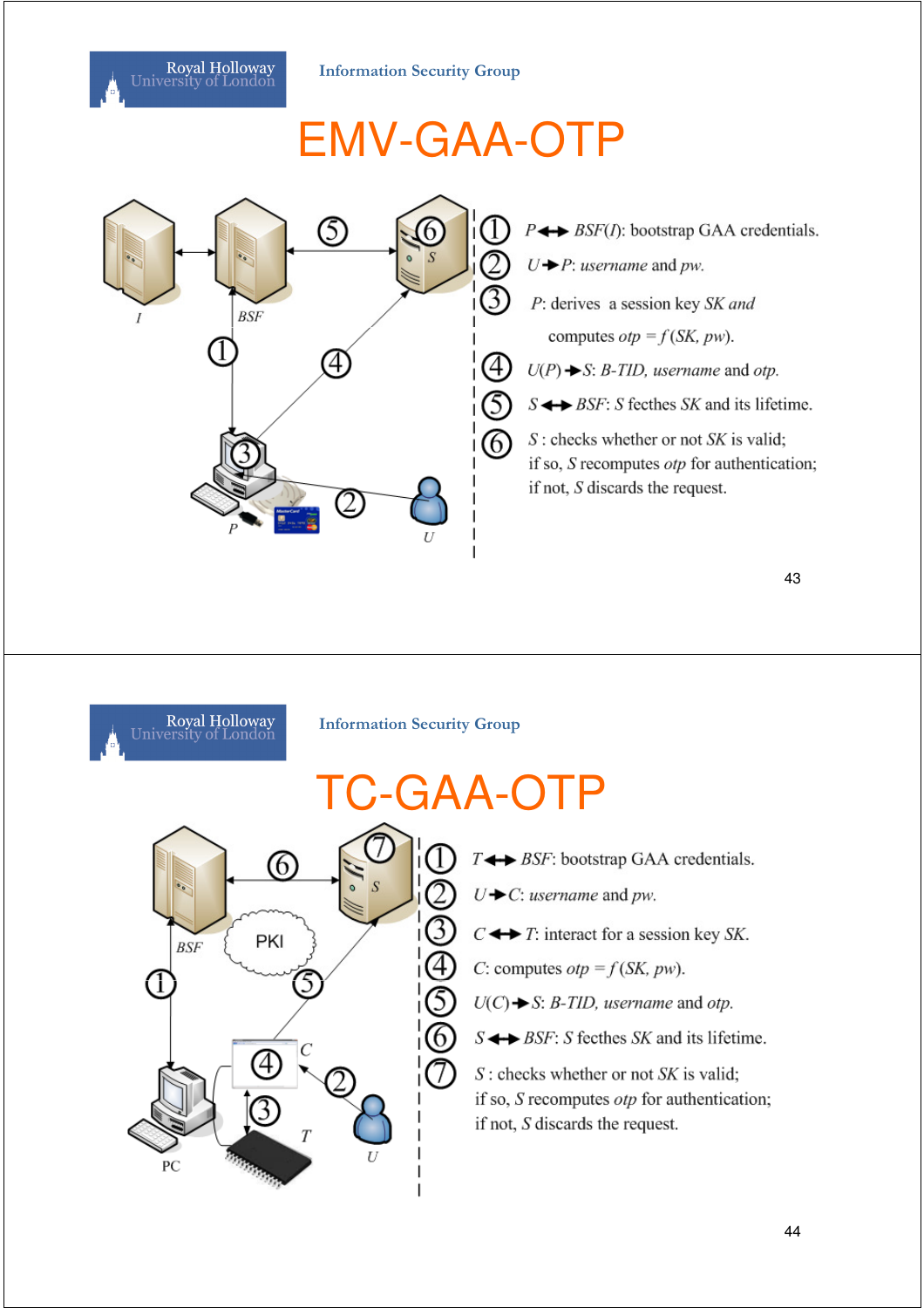#### GAA OTP – other instantiations

- The notion of using a GAA session key to help generate an OTP from a long-term weak password applies to all instantiations of GAA.
- Indeed, in parallel work we have designed a series of simple OTP schemes using a GAA-enabled mobile phone.



Royal Holloway<br>University of London

**Information Security Group**

#### GAA-based SSO

- We are also developing ways in which GAA could be used to build more general identity management solutions, including single sign-on schemes.
- Some work along these lines has already been standardised for UMTS-GAA, notably interoperation with CardSpace, OpenID and Liberty.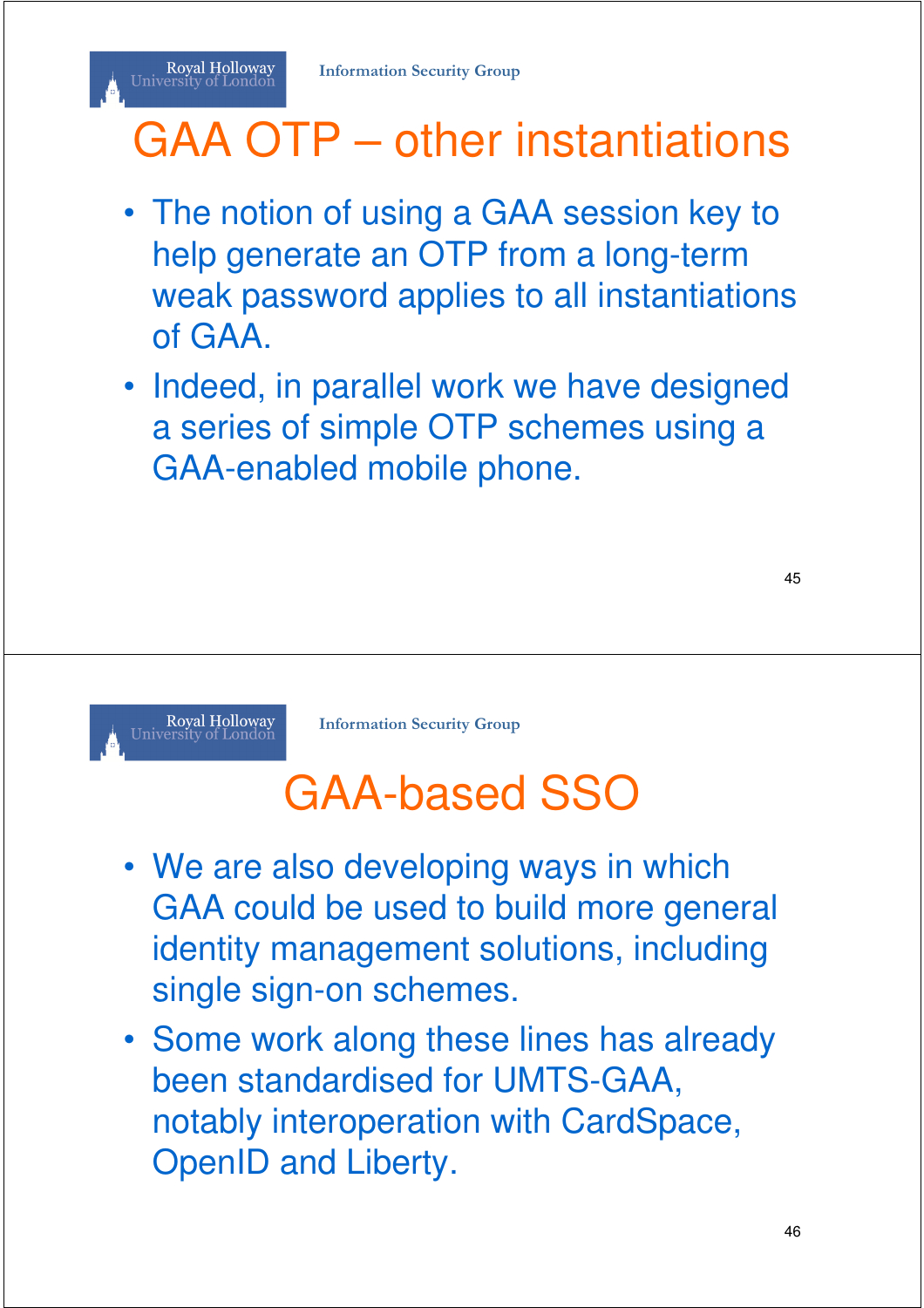#### **Contents**

- Security infrastructures
- GAA
- UMTS-GAA
- EMV-GAA and TC-GAA
- Applying GAA variants
- Privacy issues
- Conclusions



**Information Security Group**

### **Privacy**

- We can think about privacy in terms of who gains access to what PII of a user.
- Indeed, under some definitions, privacy equates to PII management.
- Regardless of whether this is true, the generation, control, dissemination and use of PII is certainly a core part of privacy.
- Look at privacy aspects of infrastructure re-use, using GAA as an example.  $\frac{48}{48}$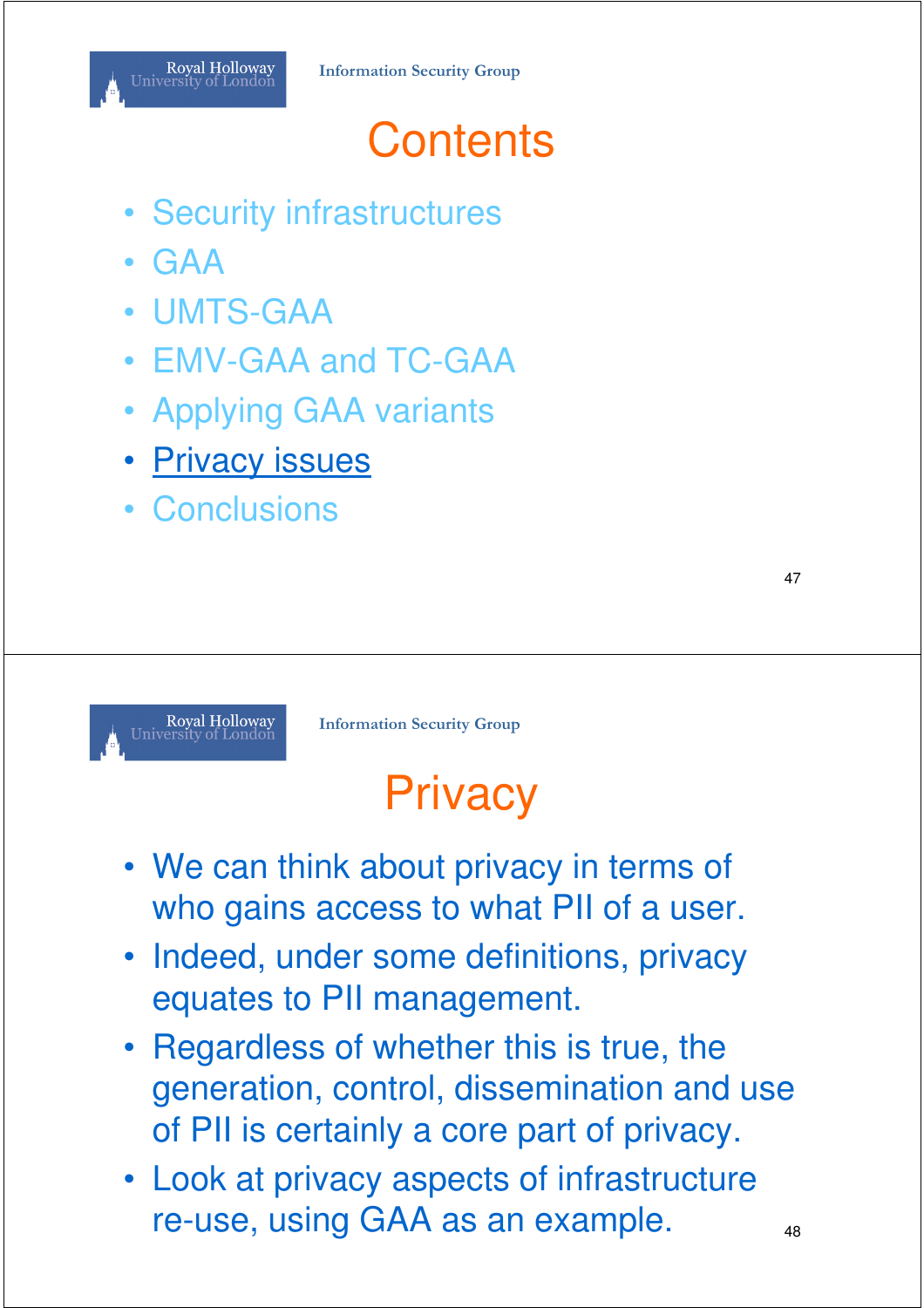## Trust in Infrastructure provider

- In GAA using symmetric crypto, the infrastructure provider is asked for an MK by the BSF during every bootstrapping.
- The MK is not specific to any server.
- It gives general information about user activity.
- A 'nosy' infrastructure provider could use the MK to compute server/application-specific keys if it eavesdropped on connections.
- **Risk**: depends on nature of provider e.g., telecommunications providers and ISPs can already eavesdrop ...

49

Royal Holloway<br>University of London

Royal Holloway<br>University of London

**Information Security Group**

#### Trust in proxy (BSF in GAA)

- The BSF learns a lot:
	- it knows identifies of all servers and applications a user interacts with;
	- it has access to all the secret keys established with these servers.
- BSF could be a 'special purpose' TTP.
- **Risk**: great a high level of trust is needed in the BSF.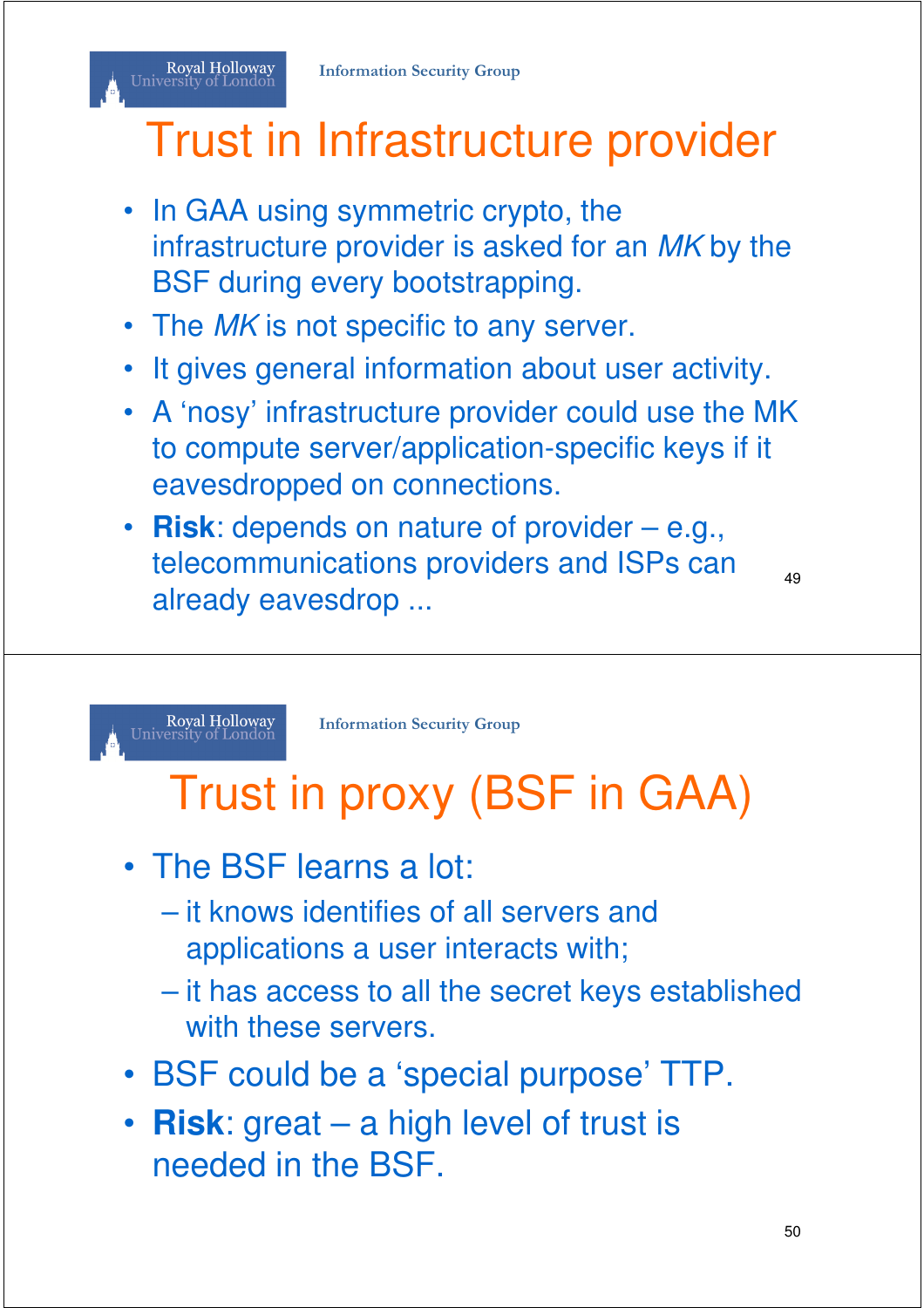#### Trust in Service Provider

- Service provider will learn which proxy (BSF) user prefers.
- However, the SK given to the server should yield no useful information about the MK or any other Service Providers in use.
- **Risk**: seems relatively low.



**Information Security Group**

#### Impact of cryptography

- Asymmetric cryptography has certain privacy advantages over symmetric cryptography, at least in context of GAA.
- If underlying infrastructure involves asymmetric key pairs, then there is no need for infrastructure provider to be actively involved in bootstrapping.
- This reduces privacy threat from infrastructure provider.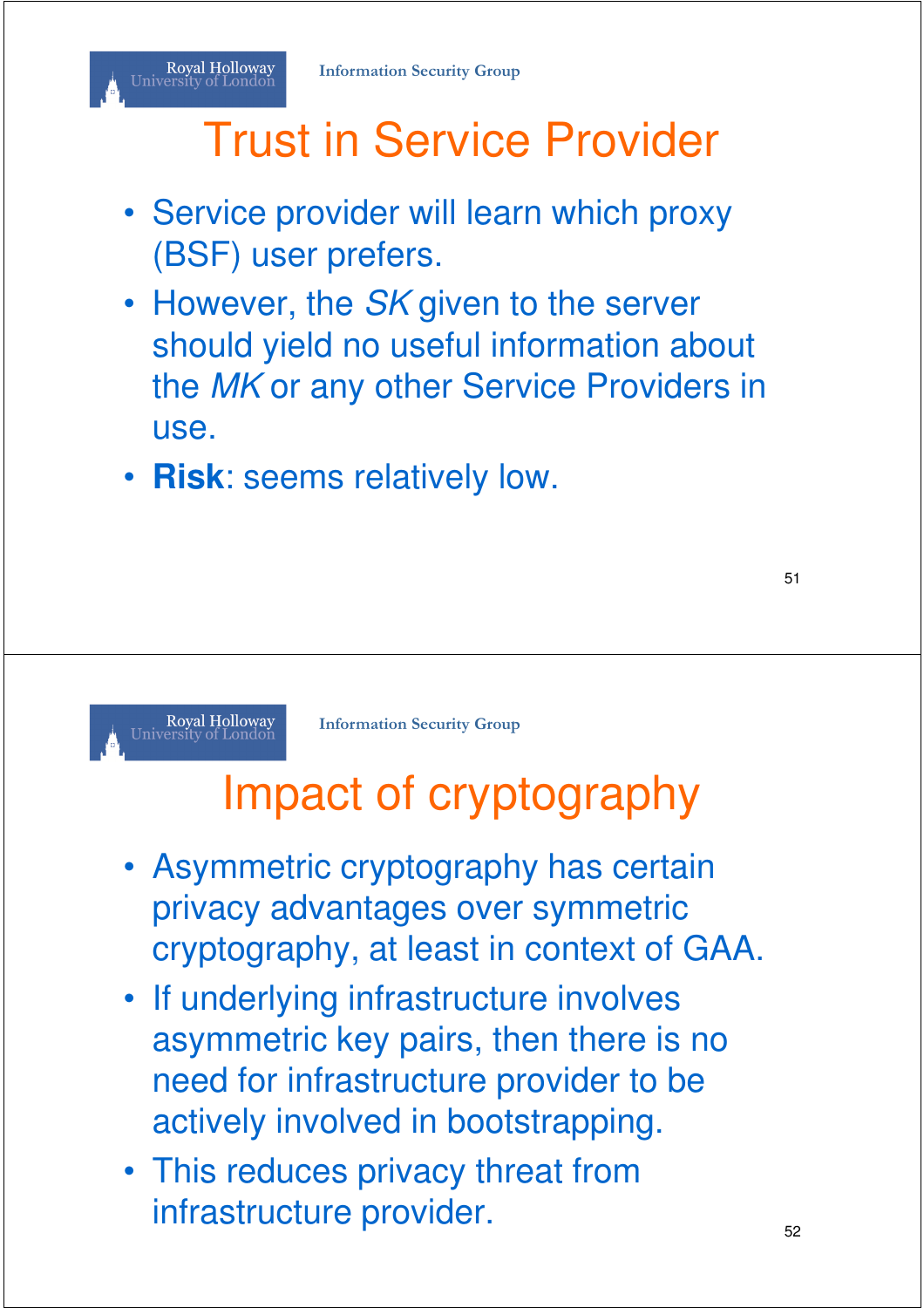#### Improving privacy

- How can we improve privacy?
- Major threat is that BSF knows all keys.
- User and server could use secret SK as basis for an authenticated Diffie-Hellman key exchange.
- Newly established key would not be available to the BSF.



**Information Security Group**

#### **Contents**

- Security infrastructures
- GAA
- UMTS-GAA
- EMV-GAA and TC-GAA
- Applying GAA variants
- Privacy issues
- Conclusions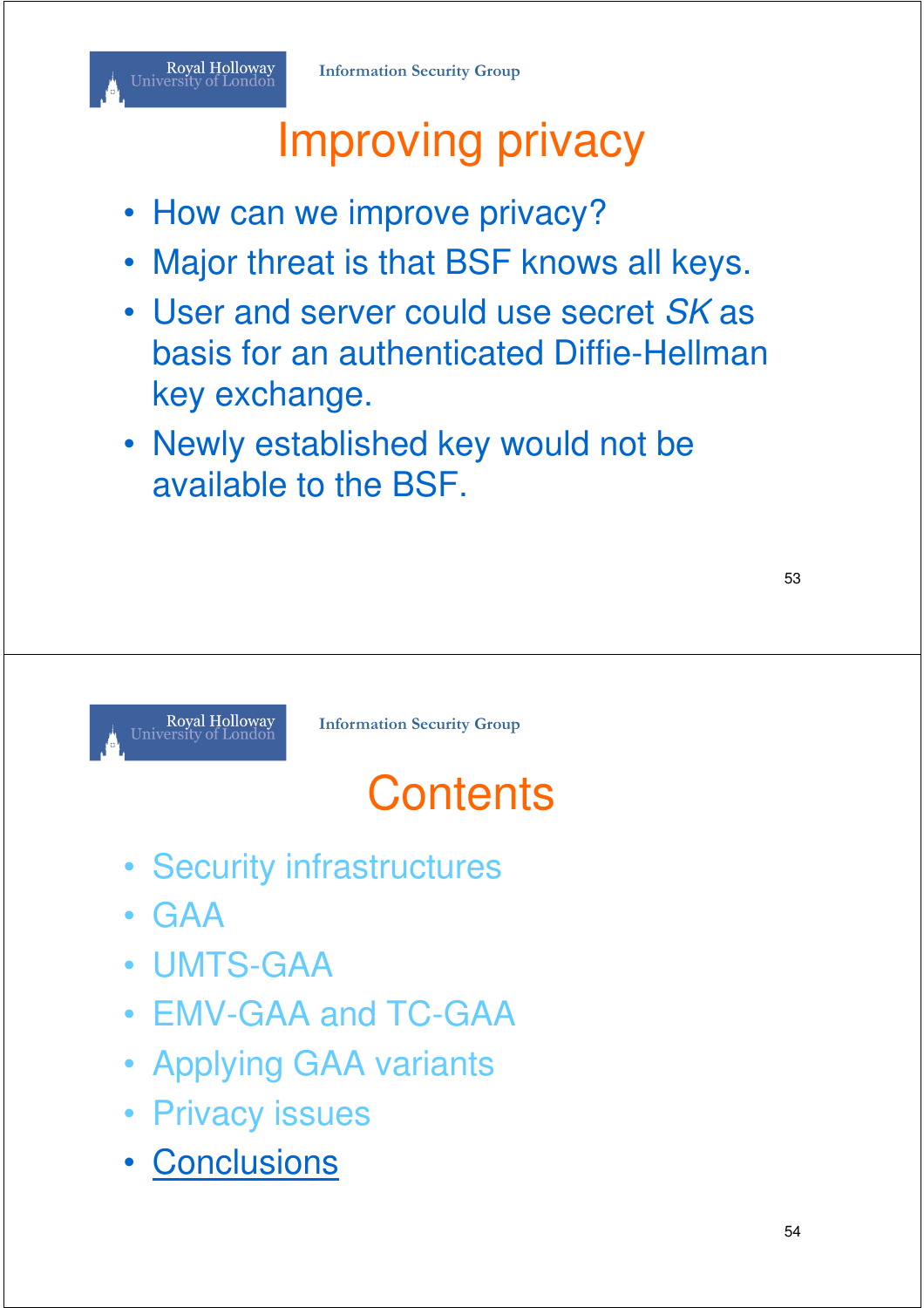### **Conflicts**

- As has been observed many times, there is a major conflict between:
	- the (claimed) desire of users for privacy, versus:
	- the observable large scale use of services which potentially compromise privacy, e.g. Facebook itself and Facebook Connect.
- Re-using an existing security infrastructure involves some privacy compromises, but it may be very convenient.



**Information Security Group**

## **Trust**

- All these GAA-based schemes require some level of trust in the TTP providing the BSF functionality.
- The exact degree of trust depends on the application.
- This may be a problem for some applications, but not for others, particularly for corporate environments.
- We can also take extra precautions, e.g. by using multiple BSFs.